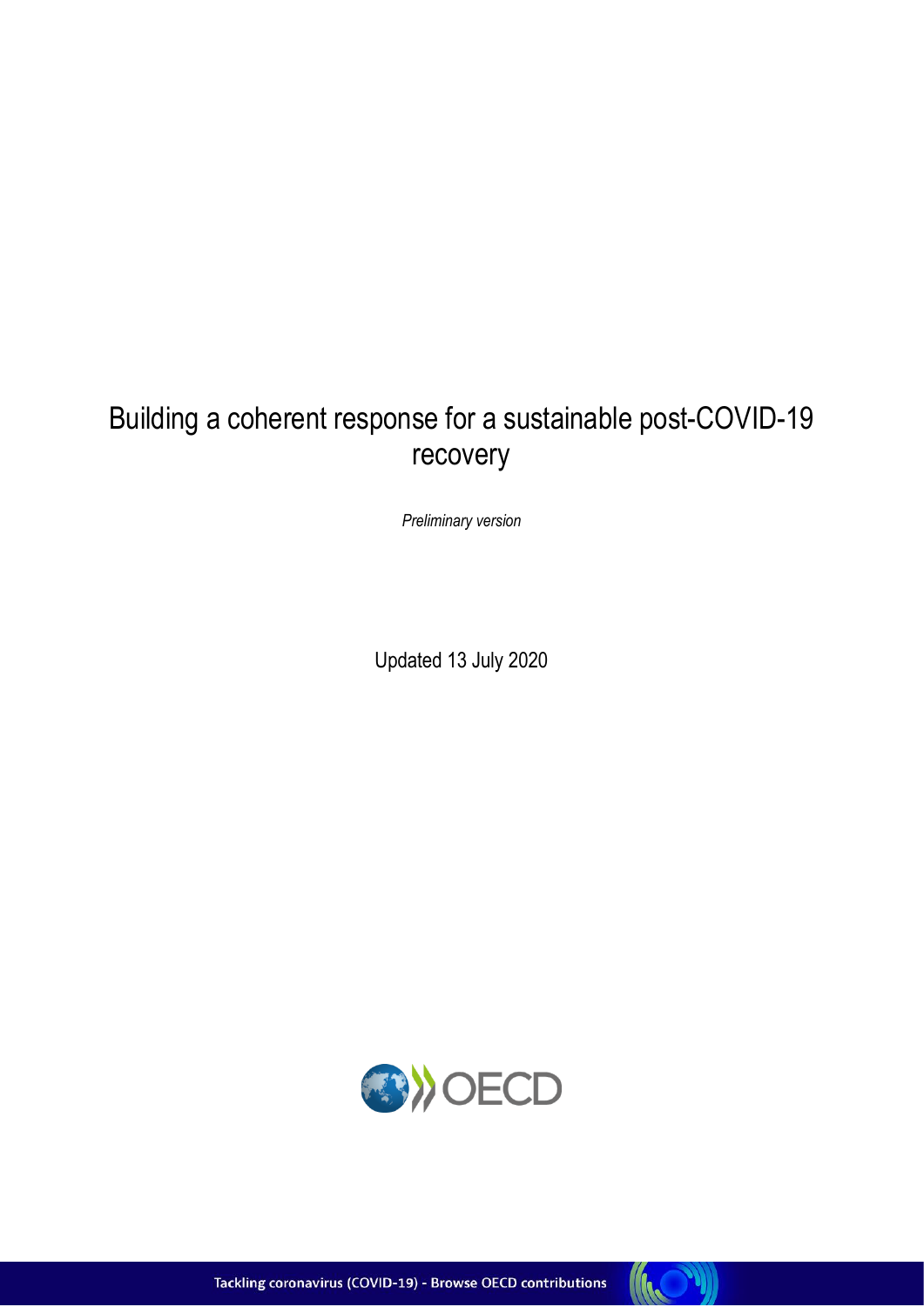

**TACKLING CORONAVIRUS (COVID-19):** CONTRIBUTING TO A GLOBAL EFFORT

oecd.org/coronavirus



# **Building a coherent response for a sustainable post-COVID-19 recovery**

Towards a Policy Coherence Roadmap

(Preliminary version)

Updated 13 July 2020

The world is facing an unprecedented multidimensional crisis that demands coherent policy responses. The Sustainable Development Goals (SDGs) are even more relevant today than ever before as they aim to transform the systems that undermine well-being and perpetuate vulnerabilities. The devastating human, social and economic effects of the COVID-19 pandemic across the world may reverse by decades the progress made in achieving the SDGs in all countries. As the situation unfolds, and given the immediate priority to ensure a rapid recovery there is a risk that plans for a "decade of action" advancing the SDGs are side-tracked. This brief aims to present a policy coherence roadmap, which can support governments in ensuring that recovery from the COVID-19 crisis does not come at the expense of their efforts to achieve the SDGs at home and abroad. It calls for coherent responses that help accelerate progress towards the SDGs and build resilience to future outbreaks.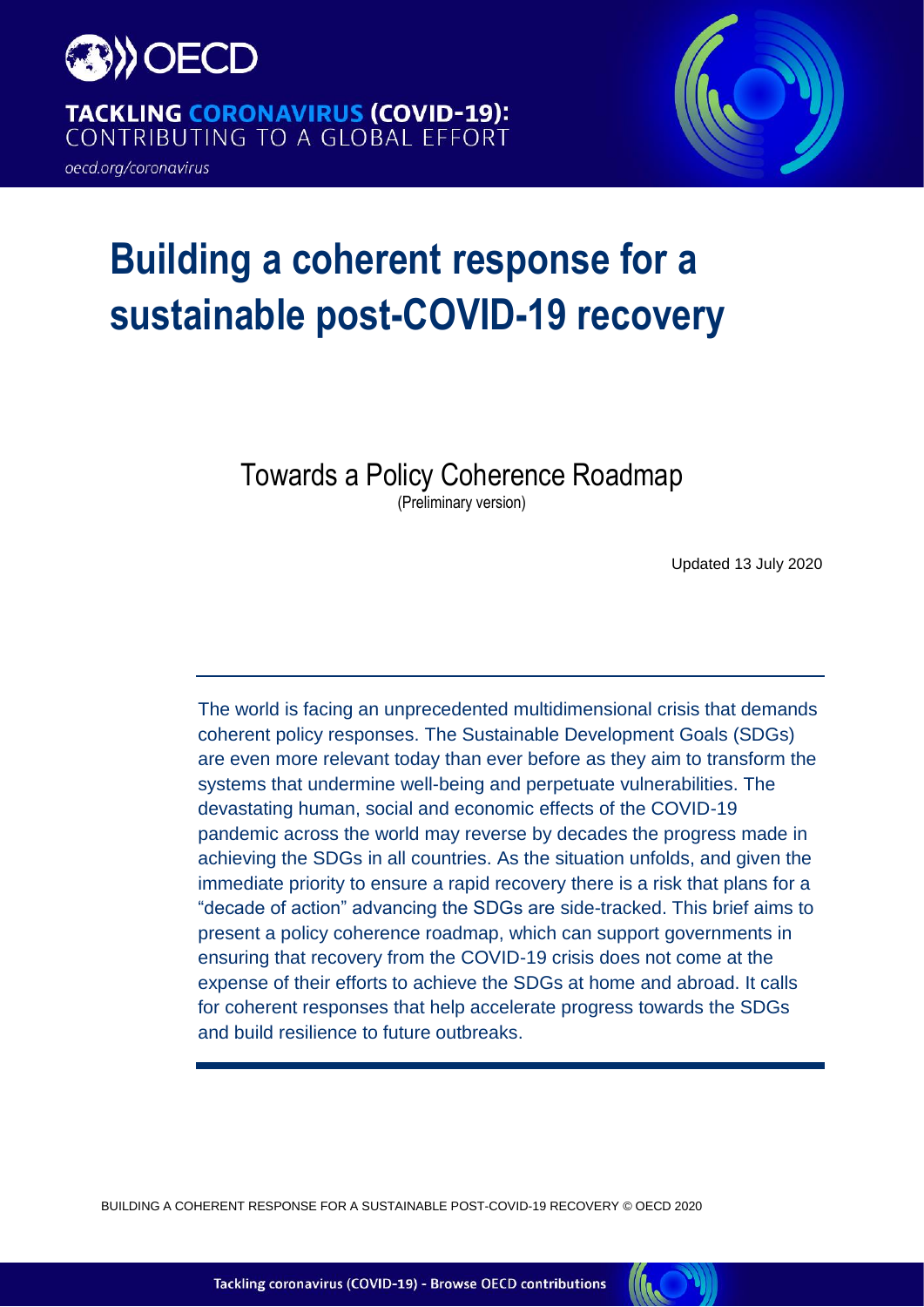The coronavirus (COVID-19) pandemic is an unprecedented multidimensional global crisis that demands coherent policy responses. It has further highlighted the vulnerability of some of our basic systems – healthcare, value chains, production networks, financial markets – as well as the close links between biodiversity degradation and the transmission of infectious diseases (OECD, 2020<sub>[1]</sub>). Such interlinkages are at the heart of the 2030 Agenda, which also stresses the need "to protect the planet from degradation, sustainably managing its natural resources and taking urgent action on climate change, so that it can support the needs of the present and future generations" (UNGA, 2015[2]).

Responding to this global crisis and building resilience against future outbreaks requires significantly changing the scale and the way our economies and societies consume and produce. It also requires transformative and integrated economic, social and environmental policies to address the underlying causes of vulnerability, including: inequalities; injustice and discrimination; weak governance and institutions; inadequate public services and infrastructure, depletion of natural resources and the degradation of biodiversity and climate. It is this context that the Sustainable Development Goals (SDGs) become even more relevant today, given that they aim to precisely address such vulnerabilities.

The implementation of this agenda represents a formidable governance challenge to most countries however. It calls for enhancing policy coherence to effectively work across sectors and levels of government to co-ordinate long-term recovery and implementation actions, and overcome obstacles such as immediate economic and social pressures crowding out longer-term recovery initiatives. This policy brief aims to present a Policy Coherence Roadmap, which can support governments in making the necessary trade-offs and policy choices through strengthening institutional mechanisms and capacities for policy coherence in organising a sustainable recovery from the COVID-19 crisis – one that leaves no one and no country behind.

As the crisis unfolds, recent experiences in OECD countries in promoting policy coherence for sustainable development (PCSD) can offer lessons to address the multidimensional challenges and cross-cutting issues brought on by the pandemic. The brief draws the attention to the main obstacles to overcome at the domestic level in order to address the institutional challenges raised by the need to ensure that government responses to recover from the crisis do not come at the expense of their efforts to achieve the SDGs at home and abroad. It highlights key mechanisms and processes that can help shape sustainable policy decisions and actions in response to the pandemic.

### **Accelerating progress on the SDGs through COVID-19 recovery can strengthen resilience against future shocks**

The SDGs envisage a world free of poverty, hunger and inequality; where good quality education, health care and decent work are available to all; and where economic growth is not at the expense of the environment. **The SDGs could provide a roadmap for building resilience against future shocks**, as they aim to transform systems that undermine well-being and perpetuate vulnerabilities. The SDGs focus on major components of the economic, social and natural asset base from which human well-being is derived. For instance the goals on water (SDG 6), energy (SDG 7), land, forest and ecosystems (SDG 15) and oceans (SDG 14) are essential to life and a major foundation of economic activity. Policy decisions made on each of these sectors can have significant impacts on the others, and at the same time these policy areas can be affected by how countries address climate change (SDG13). Similarly several goals are essential to address a range of deprivations and disadvantages that are still experienced by many people in access to health and social protection (SDG 3), education (SDG 4), and decent and good quality jobs (SDG 8).

BUILDING A COHERENT RESPONSE FOR A SUSTAINABLE POST-COVID-19 RECOVERY © OECD 2020

**INC** 

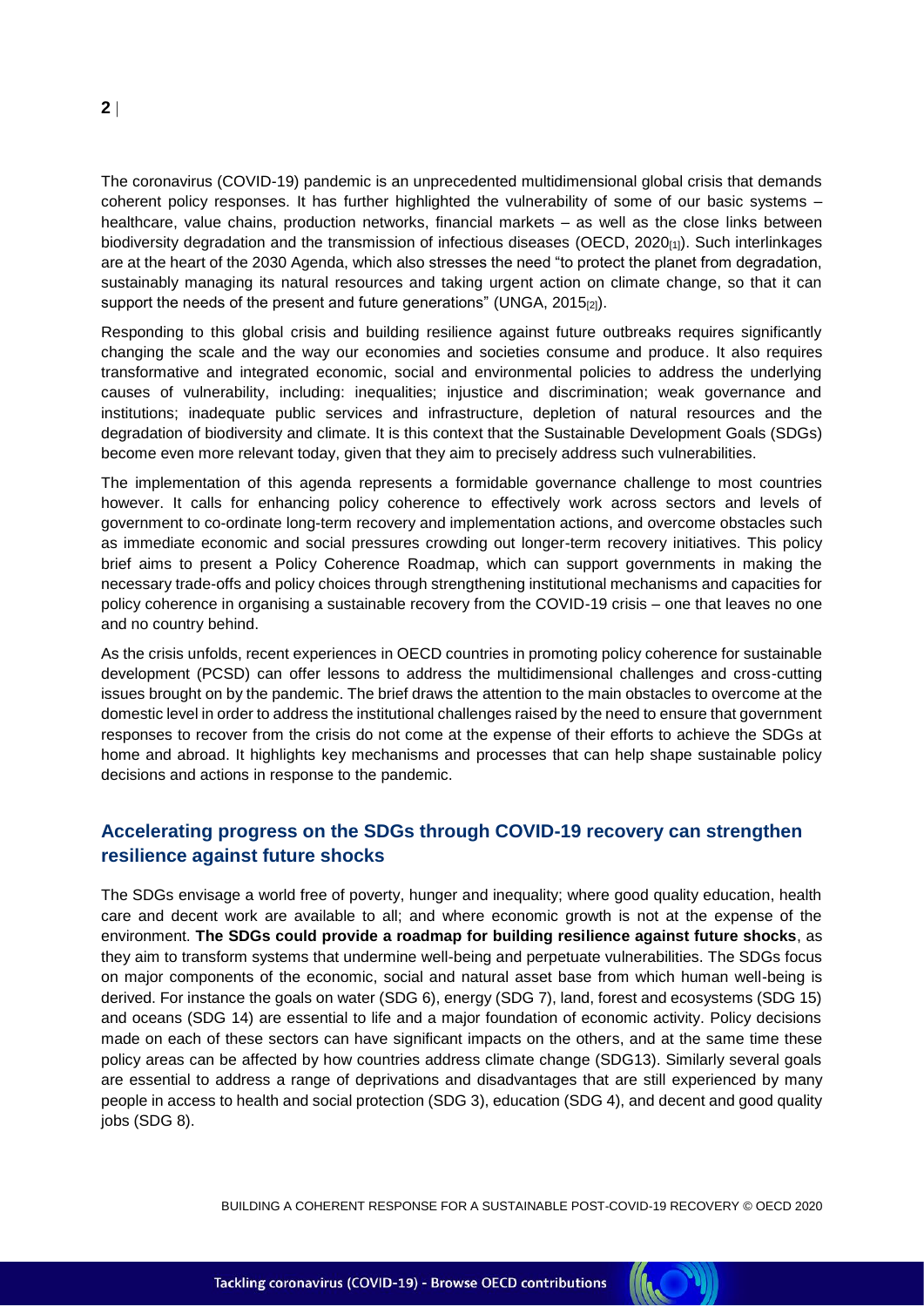The post-crisis recovery responses present an opportunity to more closely align public policies with SDGs. There are four main reasons for this:

- The scale of the COVID-19 shock entails historic levels of public expenditures with more **flexible fiscal frameworks**.
- The general public is today more aware of the strong **impact of our lifestyle on the environment**. While before the crisis the effects of climate change were perceived as distant and not urgent (Romano, 2020[3]), there is emerging evidence that the public might now be more ready for bold measures to fight the impact of the global warming. For example, according to an IPSOS opinion poll conducted across 29 countries, 65% of the surveyed agreed that climate change must be prioritised in the economic recovery (IPSOS, 2020[4]).
- Societies showed their **ability to act** in alignment with public health measures, and **adapt** and change their habits, for instance through social isolation (road traffic fell temporarily by 70% in the UK). There is potential that some of these behavioural changes could remain past the emergency.
- The crisis showed that **no individual country is immune to global risks** nor can fight them alone. Coordinated and coherent actions at all levels of government (international, national and subnational) and between all countries, supported by international organisations, is needed to foster public trust and meet the most immediate needs while maintaining political and economic stability as well as social cohesion. Voices are rising in favour of 'a coordinated global partnership to support the most vulnerable countries in dealing with a crisis' (Siwisa,  $2020_{[5]}$ ).

And indeed the majority of the respondents (80%) to a 2020 OECD questionnaire on policy coherence mechanisms for aligning post-COVID-19 recovery plans with the SDGs (2020 OECD Questionnaire hereafter) agree or strongly agree that the SDGs can be used as a roadmap to guide the recovery from the COVID-19 crisis.<sup>1</sup> Yet, they also stresses a high risk that short-term economic consequences of the pandemic can side-track sustainable development and well-being priorities.

### **Enhancing policy coherence will be essential to recover sustainably and get back on track to achieve the SDGs**

COVID-19 has triggered the most severe economic recession in nearly a century and is causing enormous damage to people's health, jobs and well-being. Even if a second wave of infections is avoided, global economic activity is expected to fall by 6% in 2020, and the consequences will be severe and long-lasting (OECD, 2020[6]). Millions of people have already lost their jobs and women, young people and workers on low incomes are being hit hardest (OECD, 2020[7]). Developing countries are among those hit hardest, with the health, economic, and social shocks of the crisis adding to existing development challenges, including extreme poverty, violent conflicts, food shortages, and climate-related emergencies. While governments in developing countries have responded to the crisis, their capacity is tightly constrained. Many lack the resources to scale-up health interventions and the fiscal space to implement support measures with the risk of disproportionate impacts for poor people and socially marginalised and excluded groups (OECD,  $2020_{[8]}$ .

Although the human, societal, financial and economic impacts of the pandemic and containment measures worldwide are yet to be assessed, as the situation remains highly uncertain with possibilities of a doublehit scenario (OECD, 2020[10]), **this global crisis may significantly reverse the progress made so far in** 

**KO** 



 $1$  The questionnaire was completed in May 2020 by 31 respondents from 24 different countries including from governments (53%), civil society organisations (19%), international organisations (10%), academia (9%); private sector (3%) and other (2%).

BUILDING A COHERENT RESPONSE FOR A SUSTAINABLE POST-COVID-19 RECOVERY © OECD 2020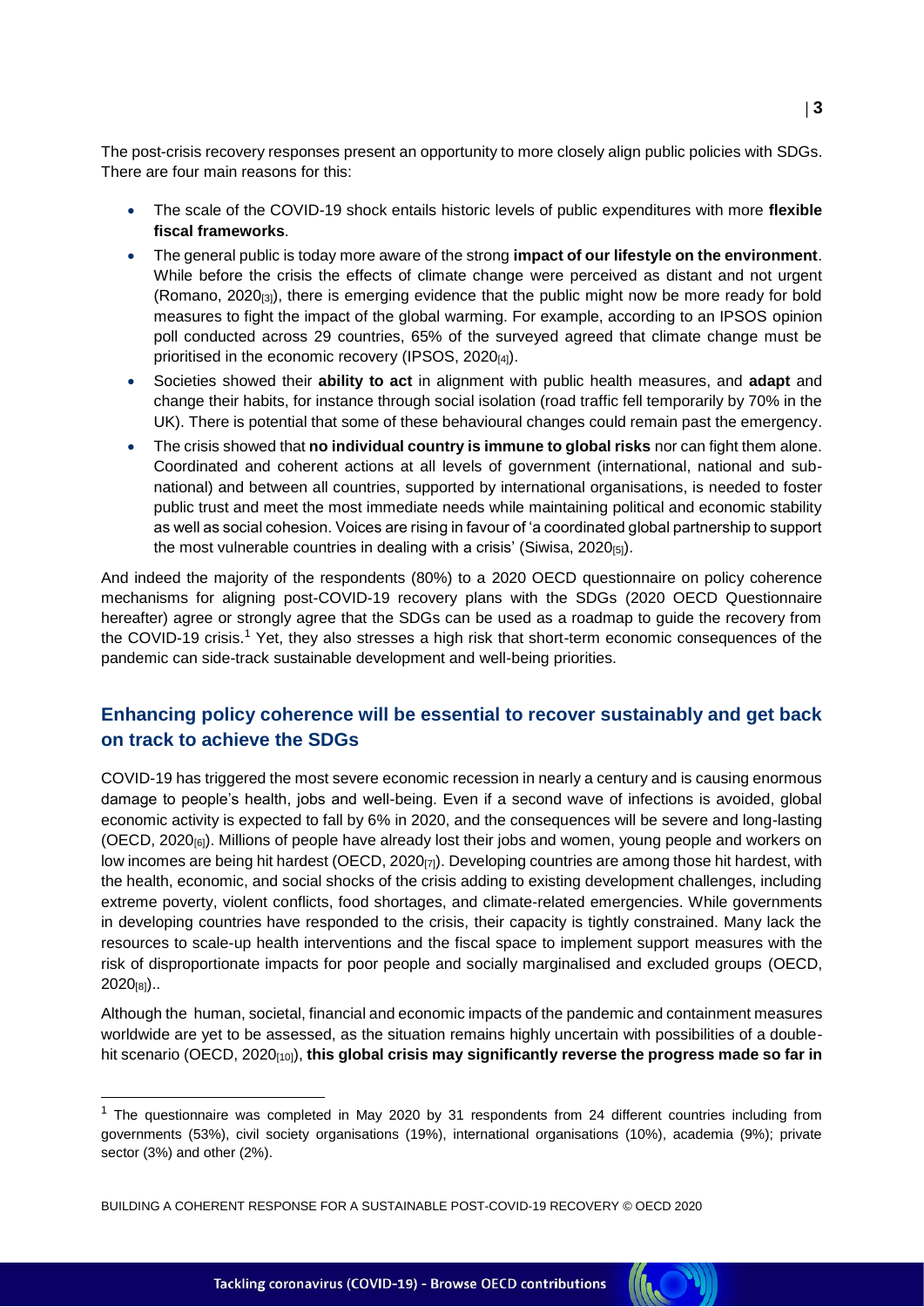**achieving national well-being and the SDGs**, particularly in developing countries. According to the UN SDGs Report 2020, the COVID-19 crisis is reversing decades of progress on poverty, healthcare and education. An estimated 71 million people are expected to be pushed back into extreme poverty in 2020, the first rise in global poverty since 1998 (UN, 2020<sub>[9]</sub>), threatening the achievement of a core goal of the 2030 Agenda: ending extreme poverty by 2030 (SDG 1). Drops in remittances to developing countries will also have an immediate impact on household incomes and informal social safety nets. The UN Report also finds that 1.6 billion already vulnerable workers in the informal economy – half the global workforce – may be significantly affected, with their incomes estimated to have fallen by 60 per cent in the first month of the crisis; and that more than one billion slum dwellers worldwide are acutely at risk from the effects of COVID-19, suffering from a lack of adequate housing, no running water at home, shared toilets, little or no waste management systems, overcrowded public transport and limited access to formal health care facilities (UN, 2020[9]).

The slowing economy and restrictions on business and travel activity related to COVID-19 has led to significant reductions in greenhouse-gas emissions with some positive effects on environment-related SDGs (e.g. Goals 6, 7, 13, 14, 15, and 17). <sup>2</sup> However, this decline in emission levels is not only transitory, but also insufficient.<sup>3</sup> Overall, global  $CO<sub>2</sub>$  emissions are likely to decline by only about 5.5% this year (Evans, 2020 $_{[11]}$ ), which is still far from the UN target (UNEP, 2019 $_{[12]}$ ) of an annual 7.6% cut in emission for the next decade in order to avoid an increase in global temperature of 1.5C or more, pushing the planet beyond the 'safe level'.<sup>4</sup> This reveals the magnitude of the challenge ahead, but also the opportunity for governments to enact policies that steer the economy away from carbon. Several proposals for recovery plans, notably from the EU, are going in this direction and considering ways of securing jobs while curbing polluting activities. 13 EU Ministers of Environment wrote an Op-ed affirming that the Green Deal "must be central to a resilient recovery after COVID-19" (Climate Home News, 2020<sub>[13]</sub>) and all 27 EU leaders have endorsed the principle that recovery packages should promote sustainable growth "integrating inter alia the green transition $^5$  and the digital transformation". $^6$ 

Yet, that the recovery will be sustainable is not to be taken for granted. Indeed 72% of the respondents to the 2020 OECD questionnaire, agree that COVID-19 will impact their countries' capacities to achieve the SDGs. At domestic level, creating new jobs and relaunching economic activity is tied to stark policy tradeoffs in terms of sustainability. In some countries, there is pressure to weaken standards or to delay the introduction of planned climate policies (OECD,  $2020_{[14]}$ ). The crisis also emphasised the trend towards trade and movement restrictions and showed the consequences that such measures could have if

BUILDING A COHERENT RESPONSE FOR A SUSTAINABLE POST-COVID-19 RECOVERY © OECD 2020

**INC** 



 $2$  The U.S. Energy Information Administration (EIA) (U.S. Energy Information Administration, 2020 $_{[44]}$ ) forecasts that energy-related carbon dioxide (CO2) emissions, from power plants, cars and other sources in the U.S., will decrease by 7.5% in 2020. In the EU, a 58 per cent decline in carbon emissions per day of lockdown is expected, according to calculations by Sia Partners, a French consultancy specialising in energy: [https://energie.sia](https://energie.sia-partners.com/20200406/reduction-des-rejets-de-co2-en-europe-durant-le-confinement-plusieurs-medias-citent-sia)[partners.com/20200406/reduction-des-rejets-de-co2-en-europe-durant-le-confinement-plusieurs-medias-citent-sia](https://energie.sia-partners.com/20200406/reduction-des-rejets-de-co2-en-europe-durant-le-confinement-plusieurs-medias-citent-sia)

 $3$  The EIA forecasts that already in 2021, energy-related CO<sub>2</sub> emissions will increase by 3.6%.

 $<sup>4</sup>$  The "safe level" is the limit above which some areas in the tropics would become too hot and dry to be habitable,</sup> many coastal cities might sink below sea level and millions could be pushed to mass migrations. [https://www.theguardian.com/environment/2020/apr/27/weatherwatch-after-coronavirus-climate-future.](https://www.theguardian.com/environment/2020/apr/27/weatherwatch-after-coronavirus-climate-future)

<sup>5</sup> Proposals for a structural green change include, for instance, to direct stimulus packages towards the necessary cuts to CO2 emissions through renewable energy, zero- or low-carbon infrastructure and transport, by reducing the use of resources and the impact of waste disposal

<sup>6</sup> EURACTIV, "EU leaders back 'green transition' in pandemic recovery plan", 8 April 2020: [https://www.euractiv.com/section/energy-environment/news/eu-leaders-back-green-transition-in-pandemic-recovery](https://www.euractiv.com/section/energy-environment/news/eu-leaders-back-green-transition-in-pandemic-recovery-plan/)[plan/](https://www.euractiv.com/section/energy-environment/news/eu-leaders-back-green-transition-in-pandemic-recovery-plan/)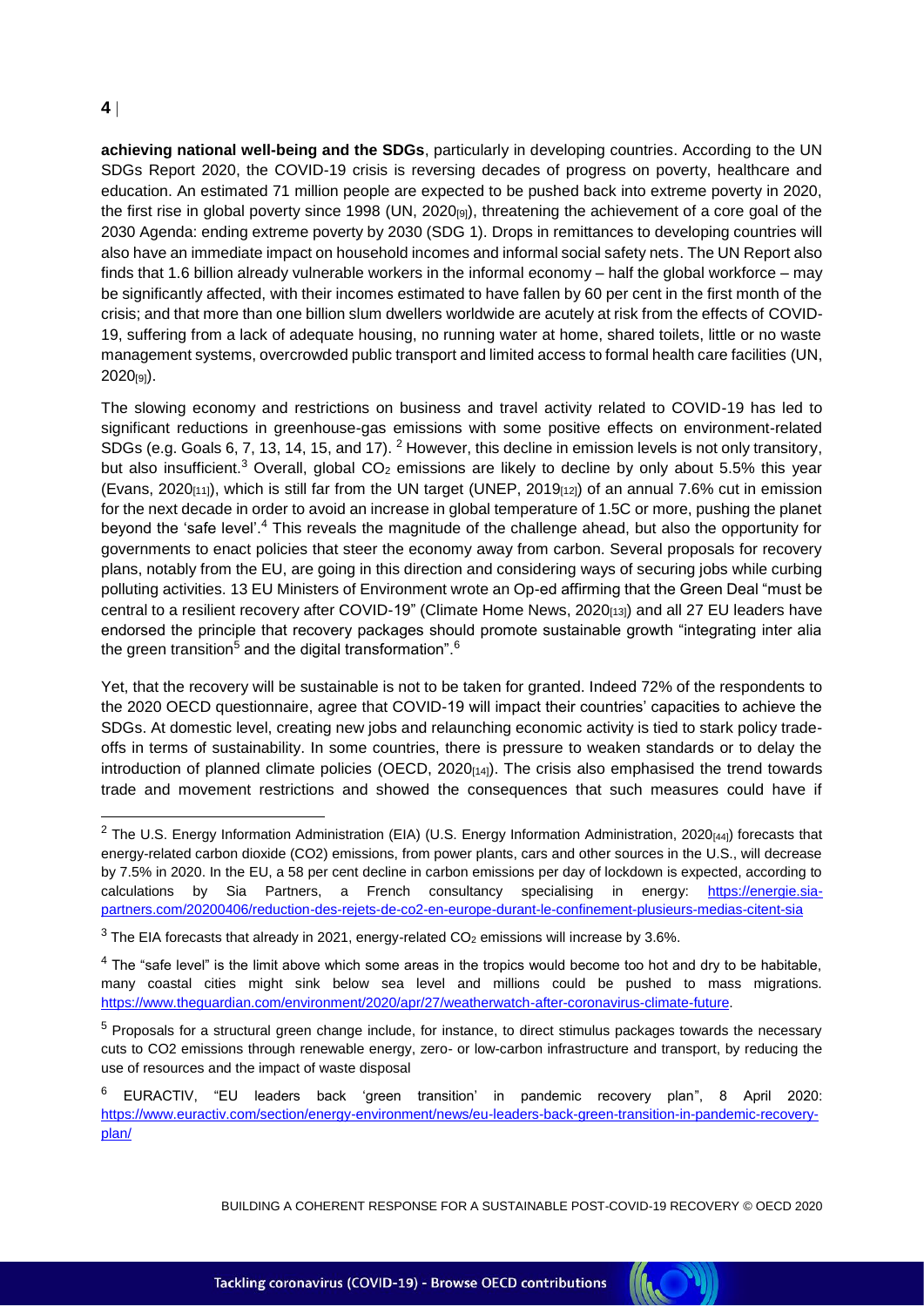enlarged, generating supply-chain disruptions in food or other essential goods and services. For instance in countries that are not in a position to stockpile supplies or add surge capacity in their health workforce, supply disruptions might increase their vulnerability to a second wave of the pandemic, undermining global efforts to prevent it (OECD, 2020<sub>[15]</sub>). A number of OECD countries are highly dependent on foreign-trained health workers which can contribute to the brain drain of qualified health workers from developing countries. Thus the importance of coherent recovery responses that take into account cross-sectoral spillovers and potential transboundary impacts to reduce the risk of a deeper and longer-lasting recession, aggravating the global effects of the crisis and reversing progress on SDGs.

Lock-downs have also exposed the limits of individual actions, showing that in the absence of sustained policy actions and global agreements, such as the Paris Agreement and the 2030 Agenda, will not be achieved. The governments of all 58 fragile contexts have implemented some measures to curb the spread of COVID-19, including partial or full lockdowns in 19 fragile contexts (ACAPS, 2020<sub>[16]</sub>). However, standard guidance from the World Health Organisation and national governments on staying at home, social distancing, handwashing and seeking healthcare is difficult, or even impossible, for vulnerable people in slums, refugee situations or situations of poverty and conflict to follow. As such, the numerous impacts<sup>7</sup> caused by recent lock-downs and public health and social measures (WHO, 2020 $_{[16]}$ ), and the need to develop responses that address the immediate consequences of the pandemic while contributing to global agendas, call for a comprehensive and integrated policy roadmap for sustainable recovery.

At this turning point, the UN 2030 Agenda can serve as a roadmap to guide sustainable recovery and structural change in partnership with the private sector, civil society and other key stakeholders. It is vital to consider the long-term implications of the COVID-19 crisis and ensure that the responses to tackle the consequences of the pandemic and the lock-downs support progress towards the SDGs. This requires, on the supply side, that ensuing stimulus packages and policies for recovery adopt a sustainable development lens that orient investments towards transformative areas that can accelerate the transition and progress towards the SDGs. On the demand side, this can be leveraged through public procurement policies.

### **Towards a policy coherence roadmap for a sustainable and inclusive recovery**

Evidence suggests that a significant obstacle to advance sustainable development is the extent of regulatory and policy frameworks that are not aligned or coherent with sustainable development objectives. Identifying and addressing these incoherencies systematically will help to enhance the responsiveness of recovery strategies to the SDGs. Policy coherence in this context entails strengthening governance mechanisms and capacities to identify and manage trade-offs. For instance: how to keep social distances while continuing using public rather than private transport? How to support companies while maintaining a level playing field where more efficient and sustainable business can succeed and avoiding distortions to global competition, in particular within the interdependent market of the EU?<sup>8</sup> How to ensure that women, who make up almost 70% of the healthcare workforce, are not disproportionately exposed to the virus while staying in their jobs? How to support 'future-proofing' companies through a rapid shift of their business models towards sustainability while safeguarding jobs? How to ensure supply of critical health goods and services including water for healthcare facilities and sanitation services; energy to power health facility equipment? How to reconcile travel and other health restrictions, with labour migration and remittance flows which have been reduced drastically, resulting in declining economic activity? For

BUILDING A COHERENT RESPONSE FOR A SUSTAINABLE POST-COVID-19 RECOVERY © OECD 2020

R

 $\overline{7}$ On economic impacts, please see <https://www.oecd.org/economic-outlook/june-2020/> <https://www.worldbank.org/en/publication/global-economic-prospects#overview>

<sup>8</sup> [https://ec.europa.eu/commission/presscorner/detail/en/STATEMENT\\_20\\_479](https://ec.europa.eu/commission/presscorner/detail/en/STATEMENT_20_479)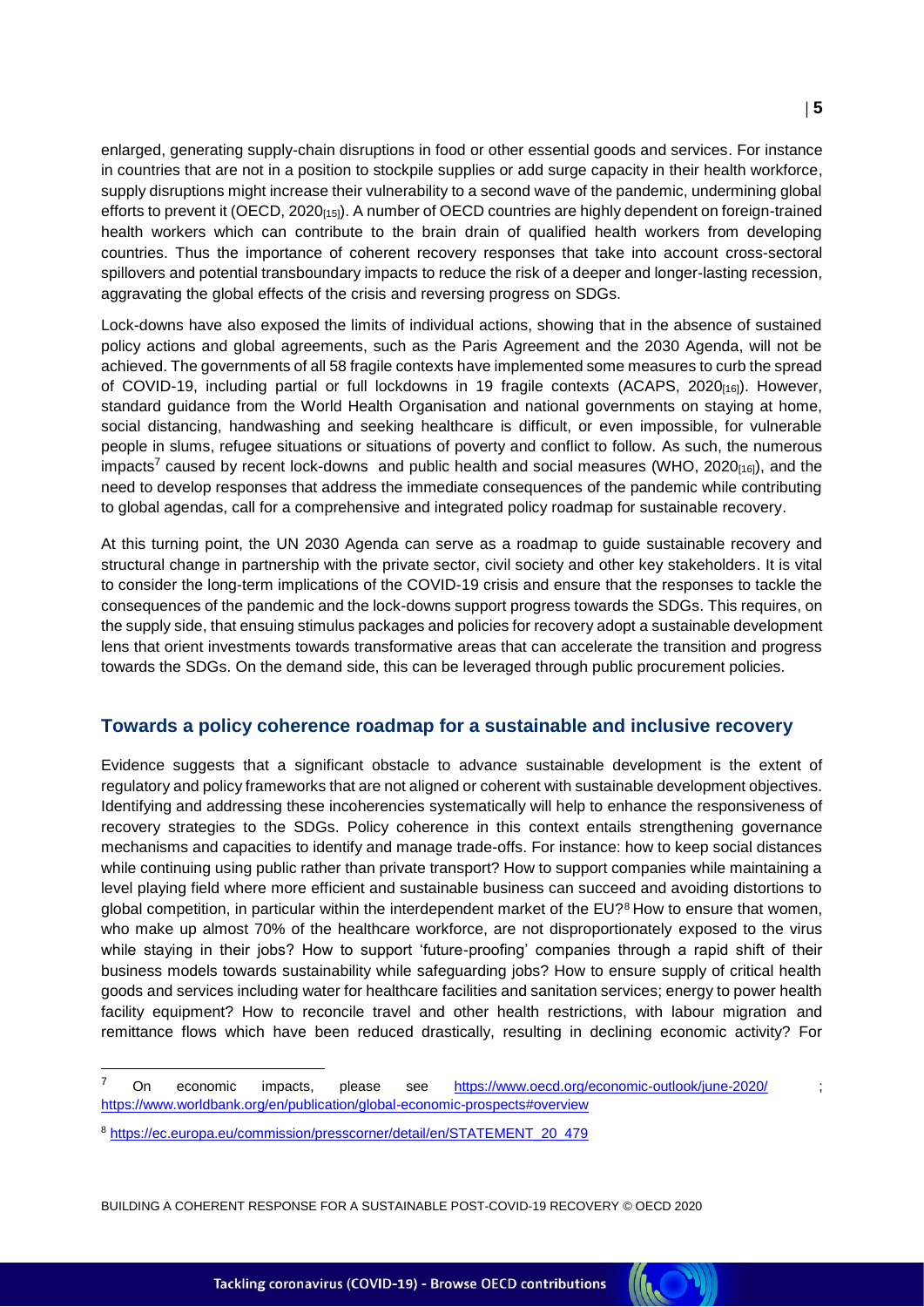instance, seasonal migrant labour force gaps are observed in key sectors such as agriculture,<sup>9</sup> as well as in a range of areas related to family and food security issues<sup>10</sup> in countries of origin (IOM and EURASYLUM, 2020[17]). How to ensure that policies and stimulus measures in OECD countries do not further disadvantage developing countries' economies, societies and opportunities?

The OECD Council Recommendation on PCSD provides a comprehensive framework to help countries equip policy-makers and key stakeholders with the necessary institutional mechanisms and policy tools to break out of policy silos, address integrated economic, social and environmental goals, and accelerate progress towards the SDGs. In other words, it can provide a policy coherence roadmap for a sustainable and inclusive recovery that leaves no one behind. The Recommendation presents a set of eight principles for promoting PCSD [\(Figure](#page-6-0) 1). While all eight principles need to be considered as an integrated set to ensure a coherent response for a sustainable recovery, there is no one-size-fits-all approach to enhancing policy coherence. Each country must determine its own institutional mechanisms and sequencing of actions according to their different national realities, capacities, and specific contexts. This is evidenced in the following sections, which draw on good PCSD practices observed in OECD countries and responses to the 2020 OECD questionnaire.



<span id="page-6-0"></span>**Figure 1. Guiding principles for policy coherence for sustainable development**

Source: OECD Council Recommendation on PCSD[: https://legalinstruments.oecd.org/en/instruments/OECD-LEGAL-0381](https://legalinstruments.oecd.org/en/instruments/OECD-LEGAL-0381)

### *1. Build political commitment and leadership at the highest level*

Effective leadership has been critical for taking whole-of-society approaches to respond to the multiple dimensions of the COVID-19 crisis. It has also been crucial in securing support from affected sectors and in mobilising the public's co-operation for enforcing stringent measures, which were vital to prevent the further spread of the COVID-19.



<sup>9</sup> [https://asvis.it/home/46-5413/alta-sostenibilita-manodopera-in-agricoltura-carente-regolarizzare-gli-immigrati-;](https://asvis.it/home/46-5413/alta-sostenibilita-manodopera-in-agricoltura-carente-regolarizzare-gli-immigrati-) [https://www.theguardian.com/world/2020/apr/03/farmers-across-europe-bank-on-improvised-armies-of-pickers-to](https://www.theguardian.com/world/2020/apr/03/farmers-across-europe-bank-on-improvised-armies-of-pickers-to-save-harvest)[save-harvest](https://www.theguardian.com/world/2020/apr/03/farmers-across-europe-bank-on-improvised-armies-of-pickers-to-save-harvest)

<sup>&</sup>lt;sup>10</sup> World Bank predicts that global remittances could decline by 20 percent due to the economic crisis induced by the COVID-19 pandemic: [https://www.worldbank.org/en/news/press-release/2020/04/22/world-bank-predicts-sharpest](https://www.worldbank.org/en/news/press-release/2020/04/22/world-bank-predicts-sharpest-decline-of-remittances-in-recent-history)[decline-of-remittances-in-recent-history](https://www.worldbank.org/en/news/press-release/2020/04/22/world-bank-predicts-sharpest-decline-of-remittances-in-recent-history)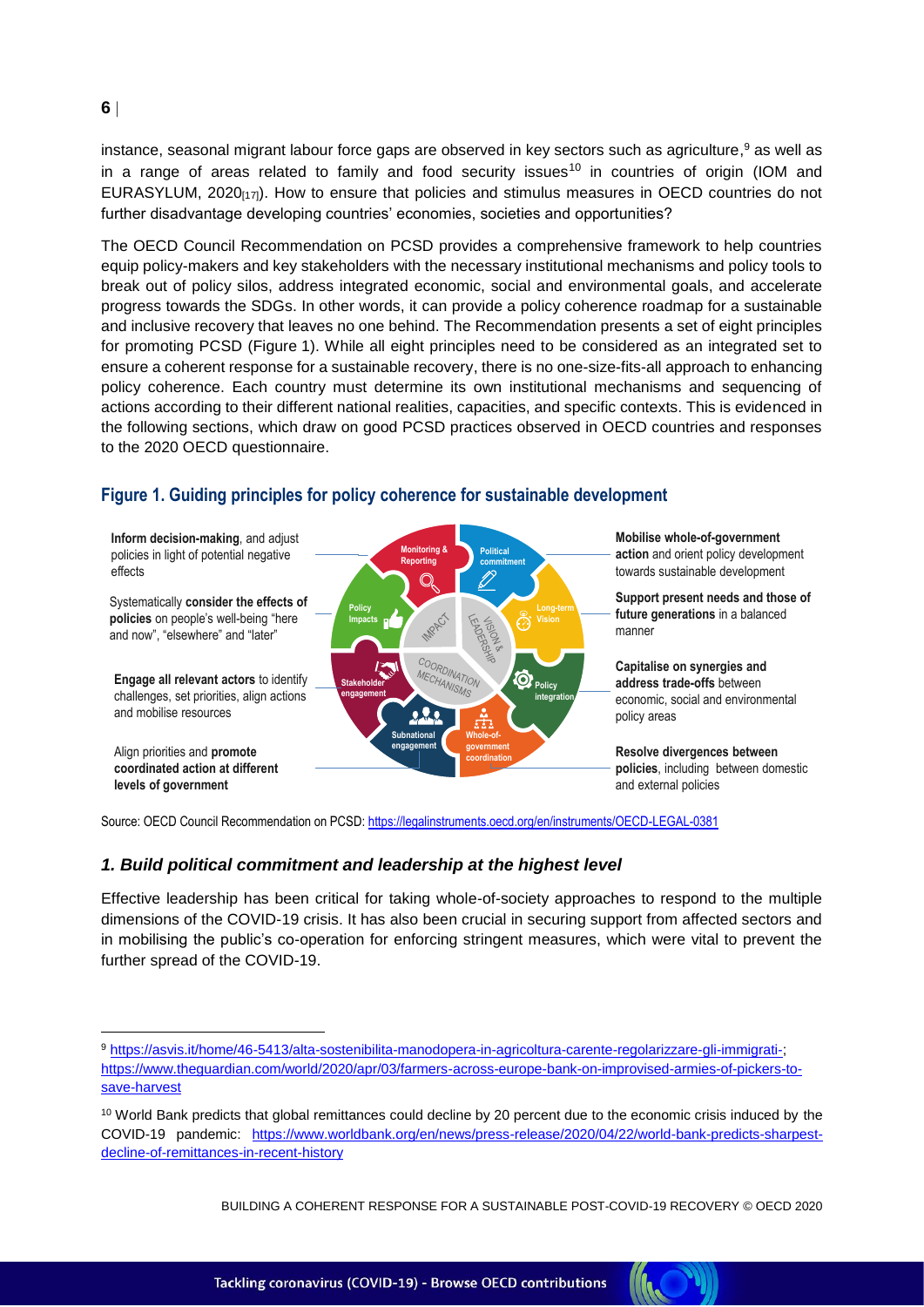It appears that the emergency institutional arrangements put in place to manage the pandemic in most OECD member countries report directly to the Prime Minister or the President. As such, Centres of Government, as the body or group of bodies that provide direct support and advice to Heads of Government and the Council of Ministers, or Cabinet have played a key role in coordinating government operations during the crisis (OECD, forthcoming $[111]$ ). In addition to these emergency committees and structures, many countries have opted to appoint a coordinator or single point of contact to better articulate the national response horizontally across different ministries, sectors and jurisdictions (OECD, forthcoming[11]). In **Korea**, for example, crisis management was led directly by the Prime Minister and coordinated by the Office for Government Co-ordination within the Prime Minister's Secretariat. Implementation and roll-out of decisions is the responsibility of a cross-departmental crisis team (the Central Disaster and Safety Countermeasures Headquarters), which allocates departmental roles and responsibilities (OECD, 2020[18]).

Given the potential for conflict among various interests and priorities both in the public and private sectors, strong political leadership is needed to shape the national debate and support recovery strategies aligned with long-term sustainable development goals. The OECD Recommendation on PCSD calls for building a strong political commitment and leadership at the highest political level to foster whole-of-government action for enhancing PCSD (OECD, 2019<sub>[19]</sub>). Clear government commitment to the SDGs and to policy coherence and effective communication of these commitments will be essential to steer integrated and long-term policy responses to the COVID-19 and subsequent action across the government.

#### *2. Consider the long-term implications of recovery*

Ensuring a sustainable recovery from the COVID-19 crisis demands a long-term strategic vision to support present needs and those of future generations in a balanced manner. It entails making informed choices and considering the consequences of today's decisions, and building resilience against the long-term shocks that will affect the economy, society, and environment. In fact, OECD evidence demonstrates that the recovery measures adopted by governments are mobilising considerable resources, while also creating long-lasting effects on society and the economy (OECD,  $2020_{[20]}$ ). Managing potential trade-offs between short and long-term priorities is a key element for enhancing PCSD. Governments around the world have adopted long-term perspectives in developing strategies and implementation plans for the SDGs. **Slovenia**, **Finland** and **Belgium**, for example, have used long-term visions with a timeline up to 2050 to design their national sustainable development strategy.

However, with countries' circumstances and priorities now shifting, at least in the short-term, such existing strategies risk being side-lined by the COVID-19 pandemic. For example, to exit from the crisis, some governments may be pressured to stimulate the economy by boosting traditional industry, e.g. through authorising more coal plants or reducing car efficiency standards. While this could have positive impacts on the economy or employment in the short-term, it goes counter to long-term efforts to halt climate change. Not only is this incoherent, it is also costly as one set of policies undermine another set of policies. Governments and tax payers get less value for money.

As such, there is an opportunity for governments to build "forward" better, find ways to update and adapt – not undermine – their strategic plans for SDG implementation, so that these take into account emerging and new challenges facing countries in a post-COVID-19 world and avoid that young people and future generations shoulder the burdens of the crisis disproportionately. Governments can take into account youth and intergenerational considerations in designing inclusive recovery measures through national budgeting, performance reporting, and fiscal sustainability analysis more widely, also leveraging the expertise present in independent fiscal institutions (OECD, 2020 $_{[13]}$ )

The crisis has also made visible *countries' vulnerabilities in preparedness*: critical stockpiles of facial masks and other personal protection equipment, diagnostic testing equipment, etc., were not large enough to deal

**KOY** 

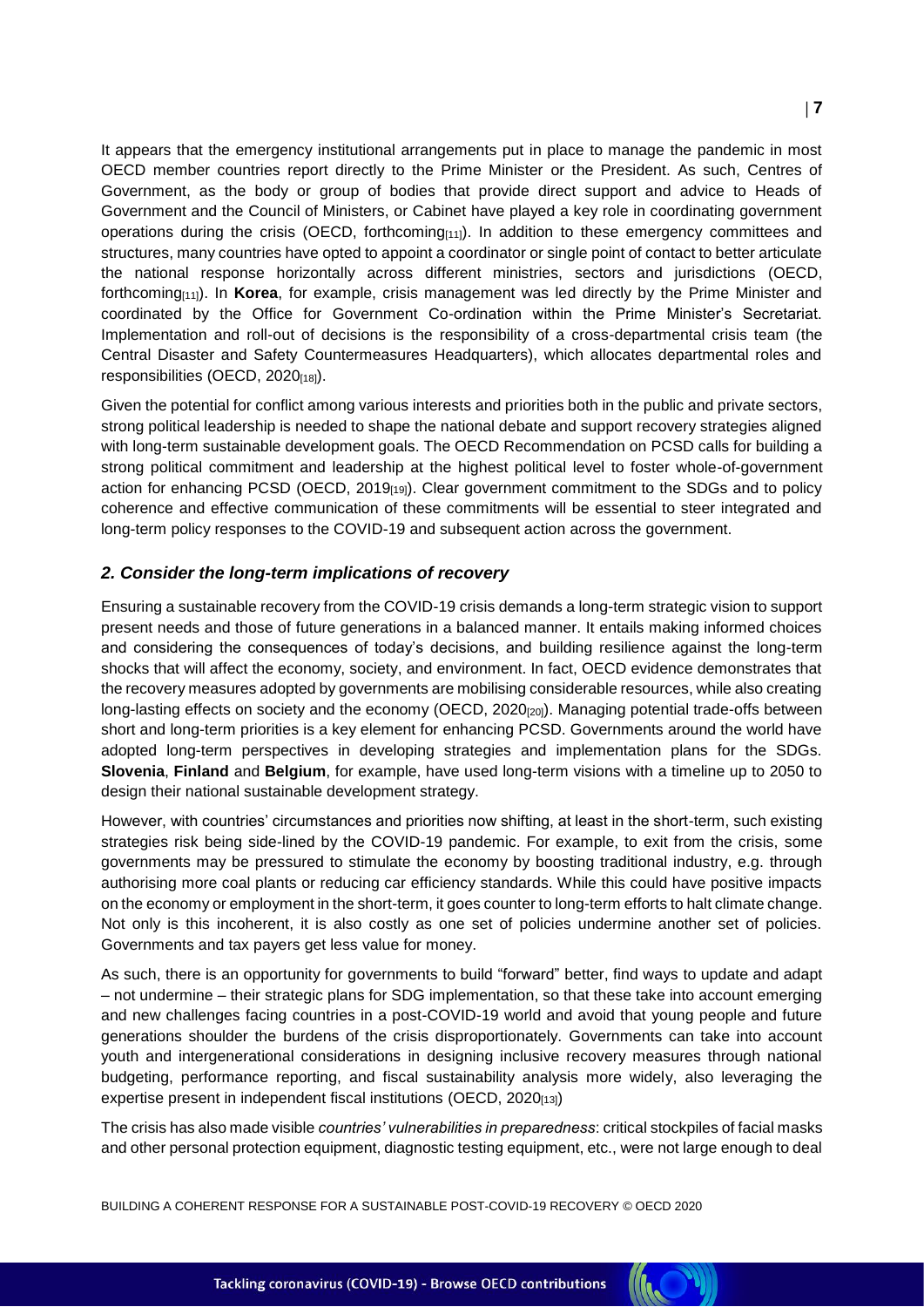#### with the sudden onset of the pandemic. Health systems also showed different levels of resilience. While the stress on health systems was unprecedented in modern times, the crisis revealed that the insufficient response capacities also resulted from past low levels of investments in health infrastructure, personnel and research. The situation might not have worsened so rapidly had governments adopted and implemented more and better public governance tools to foster resilience and anticipate risks. In that regard, this crisis has reinforced the need to strengthen the *strategic role played by Centres of Government*, beyond response coordination, in mobilising the administration to develop capacities for anticipation and planning (OECD, forthcoming<sub>[11]</sub>).

*Strategic foresight* offers one approach to assist vision-building and decision-making in the face of uncertainty. Better anticipating future risks and opportunities on countries' SDG implementation requires strategic and integrated planning across sectors and population groups. Governments can avail of a number of strategic foresight tools to this end. Applying a PCSD lens would require ensuring that these tools also contribute to anticipating policy interactions and transboundary impacts to the extent possible.

# **Strategic foresight for anticipating future risks and crises**

*Benefits of strategic foresight:*

- *Stress testing and future proofing policy advice and recommendations.* Asking how well current or proposed policies would perform under different future conditions can help make policies more robust and adaptive.
- *Identifying unseen challenges and opportunities.* **Considering possible future** developments in advance allows work to begin on strategies to prevent or mitigate new challenges or seize new opportunities that could be generated by the COVID-19 crisis and its cascading impacts.
- *Designing innovative and forward-looking policy actions and strategies.* Foresight can help to generate new thinking and directions on how best to advance societal goals and global well-being by challenging and expanding our perceptions of what is possible in the future.

*Strategic foresight tools:*

- *Horizon scanning:* seeking and researching signals of change in the present and their potential future impacts.
- *Megatrends analysis:* exploring and reviewing of large-scale changes building in the present at the intersection of multiple policy domains, with complex and multidimensional impacts in the future.
- **Scenario planning:** developing multiple stories or images of how the future could look in order to explore and learn from them in terms of implications for the present.
- *Visioning and back-casting:* developing an image of an ideal (or undesirable) future state, and working backwards to identify what steps to take (or avoid).

Sources: Strategic Foresight for Better Policies Building Effective Governance in the Face of Uncertain Futures, OECD, October 2019; Strategic Foresight for the COVID-19 Crisis and Beyond: Using futures-thinking to design better public policies, OECD, June 2020. [https://read.oecd-ilibrary.org/view/?ref=134\\_134395-2n53o8sh0y&title=Strategic-foresight-for-the-COVID-19-crisis-and-beyond-Using](https://read.oecd-ilibrary.org/view/?ref=134_134395-2n53o8sh0y&title=Strategic-foresight-for-the-COVID-19-crisis-and-beyond-Using-futures-thinking-to-design-better-public-policies)[futures-thinking-to-design-better-public-policies](https://read.oecd-ilibrary.org/view/?ref=134_134395-2n53o8sh0y&title=Strategic-foresight-for-the-COVID-19-crisis-and-beyond-Using-futures-thinking-to-design-better-public-policies).

COVID-19 could also mean that *previously long-term visions are accelerated* – including as they relate to SDG implementation – and that reforms happen faster than they would otherwise have done. We are



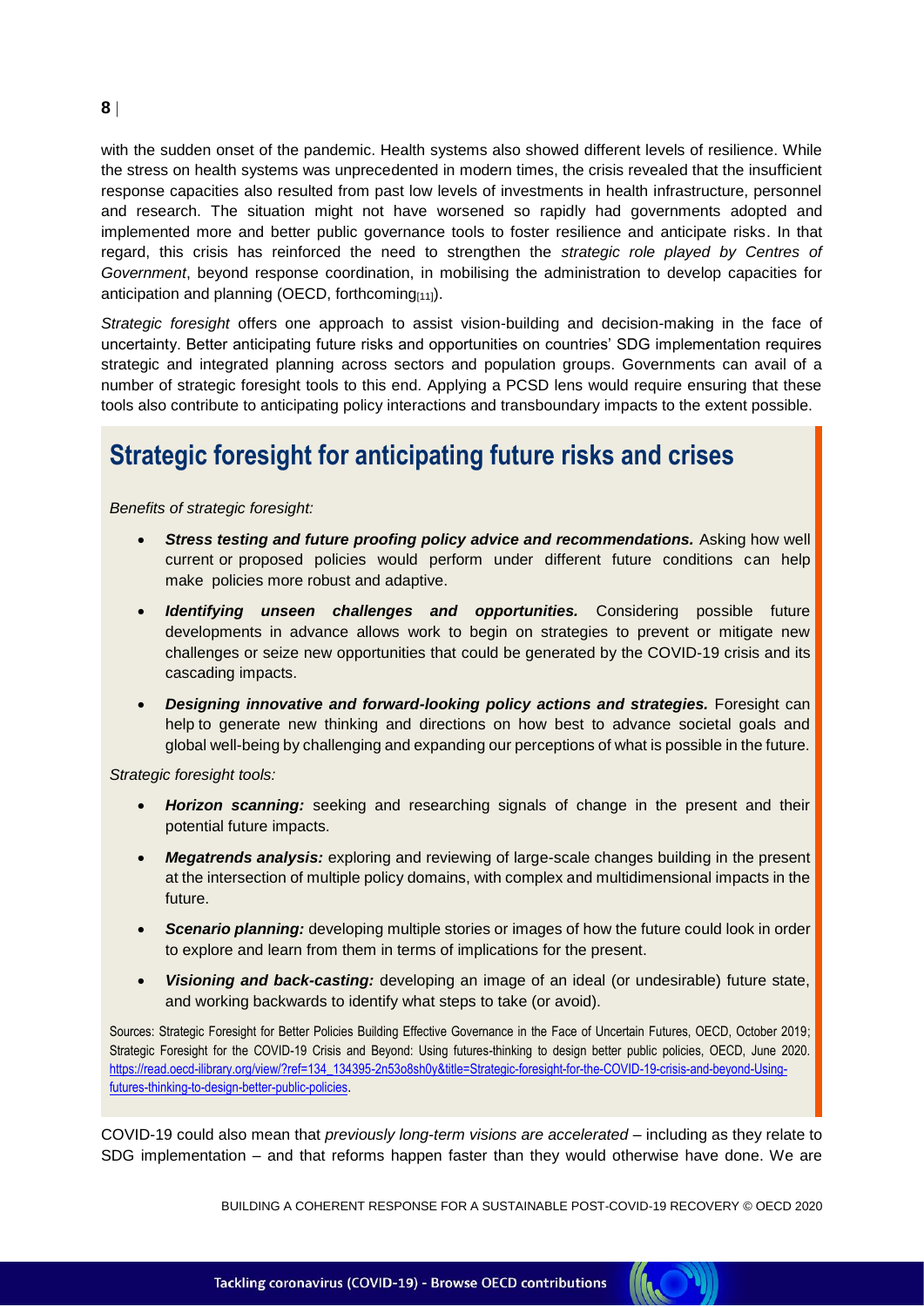already seeing barriers (e.g. antiquated laws, political disagreement) to digitalisation that have been argued over for years or even decades dissolve in days. For example, telemedicine has been controversial but has become the norm almost overnight. While this digital transformation is giving countries new avenues to better detect, prevent, respond to and recover from COVID-19, it also raises a number of risks such as diversion of resources to potentially ineffective digital tools, exacerbation of inequalities, and violation of privacy, both during and after the outbreak. This calls for improved health data governance frameworks to safeguard privacy, including having systems for secure data exchange, automatic data extraction from clinical records, and secure data access mechanisms for research. Health systems must also be strengthened to become capable of providing national and global data that are useable and available in near real-time for surveillance and emergency response, across national and regional borders (OECD, 2020[21]).

### *3. Strengthen policy integration to capitalise on synergies across economic, social and environmental goals*

Integration is essential to balancing often divergent economic, social and environmental priorities, and to maximising synergies and minimising trade-offs at all stages of the policy-making process. The SDGs were not designed as isolated targets but to be mutually supportive. This means that progress on one goal – or lack thereof – has repercussions for other Goals. An assessment of current knowledge about the interactions between the SDG targets highlights that addressing interactions can provide policy-makers with different pathways to sustainable development, and offer multiple solutions and drivers, across different sectors and jurisdictions (Independent Group of Scientists appointed by the Secretary-General, 2019[22]).

On the one hand, COVID-19 has confirmed some well-known SDG interlinkages and might trigger new regulative or institutional mechanisms to address them: For instance:

- The importance of providing good and quality housing for improving mental and physical health as well as to reduce exposure to close-contact infectious diseases (SDGs 3 and 11) (Howden-Chapman, 2017<sub>[23]</sub>), became ever so apparent during long confinement periods, new criteria might emerge from this experience for defining quality housing standards for private and public housing.
- The COVID-19, as a zoonotic disease, has illustrated how the interaction between environmental and habitat changes induced by human agricultural activity can lead to ecosystems shifts, which in turn may intensify communicable disease transmission (SDG 3 and SDG 2) (Howden-Chapman, 2017<sub>[23]</sub>), the need to slow habitat transformation might be more impellent after the COVID-19 crisis. However, habitat transformation has to be balanced against agricultural needs. This, in turn, raises the question of increasing agricultural productivity through ecological practices (SDG 2.4).

On the other hand, COVID-19 might change the directionality of some SDG interlinkages:

• In the short-term, achieving SDG 11.2 to "provide access to safe, affordable, accessible and sustainable transport systems for all<sup>"11</sup> by expanding public transport might be at odds with efforts to combat communicable diseases (SDG 3.3) and improve health outcomes as passengers might be more exposed to contagion. However, sustainable transport can be encouraged also by improving road infrastructure for pedestrians and cyclists in context where conditions allow. Pedestrian and bicycles transport will have an impact on health targets by encouraging physical activity and reducing road injuries and deaths (SDG 3.6), while contributing to the reduction in

**KON** 

 $\overline{a}$ 

 $11$  SDG Indicator 11.2.1 is the proportion of population that has convenient access to public transport, by sex, age and persons with disabilities.

BUILDING A COHERENT RESPONSE FOR A SUSTAINABLE POST-COVID-19 RECOVERY © OECD 2020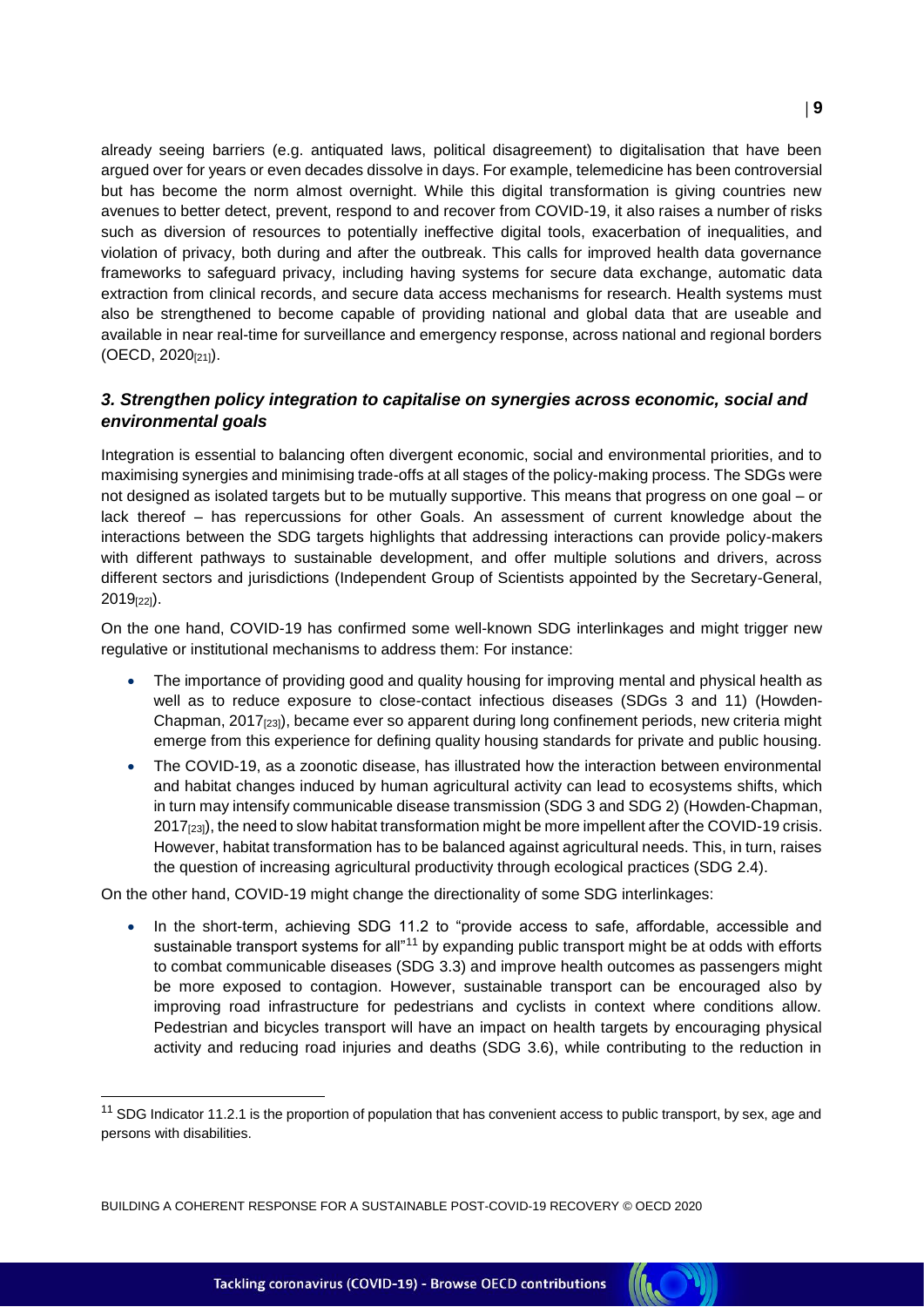transport emissions (SDG 13). This new scenario could reshape urban plans and national-urban strategies (SDG 11.3).<sup>12</sup>

 Investing in a low-carbon recovery might entail job losses in some industries, with consequences in terms of unemployment and indirect health and social care costs (interaction between target 13.2 and SDG 8, 9 and 10). These counteracting linkages need to be measured and addressed carefully in the post-COVID scenario. Policies investing in renewable energies and supporting retraining of workers must be adequately financed through recovery funds so that the public opinion can trust them as viable alternatives.

As the examples demonstrate, the consequences of the pandemics made clearer the linkages among sectors such as public transports, job market, health, housing, etc., and call for strengthened mechanisms and tools that can enhance policy integration. As such when considering specific measures in some sectors, there is a strong need to understand their impacts on others, so that to ensure coherence.

Governments have a range of strategic tools to advance sustainable recovery in alignment with SDGs, such as budgets, laws, regulatory policies and public procurement systems which could apply SDG/PCSD lens. Indeed, the OECD Recommendation on PCSD (OECD, 2019<sub>[19]</sub>) calls for making strategic use of *budget process* as it constitutes an effective incentive for considering potential impacts that actions in one area of policy have on other policy domains (OECD, 2019[24]). There are several degrees for applying **SDGs budgeting** that offer opportunities to chart financial flows against long term development goals. During COVID-19 the exceptional financial emergency and recovery measures have occurred as rapidly as their design and announcements (OECD, 2020<sub>[25]</sub>). Under these circumstances there has been little time to assess the impact of recovery on future generations' perspectives and social and economic sustainability. However, the long-term impact of the multi-channelled recovery expenditures to support economic activity, applied to business, employees, households and industries should be identified, assessed and managed prudently to avoid longer-term sustainability shocks (OECD, 2015<sub>[26]</sub>).

This need for early-on, recovery budgetary policies assessments, might create an opportunity for updating or strengthening national frameworks for supporting public investments including in crisis and post-crisis situations, to ensure capital budgeting "meet national development needs in a cost-effective and coherent manner". According to the third principle of the OECD Principles of Budgetary Governance (OECD, 2015<sub>[26]</sub>) a national framework for supporting public investment should address a range of factors including: adequate institutional capacity to appraise, procure and manage large capital projects; a stable legal, administrative and regulatory framework; coordination of investment plans among levels of government; and integration of capital budgeting within the overall medium-term fiscal plan of the government. In addition the capital investment plans are grounded on appraisals of the economic capacity gaps, infrastructural development needs and social/sectoral policies. These frameworks need to be linked to assessment and coordination mechanisms that are aligned to PCSD principles (see section 4 and 7). In particular SDG budgeting (i.e. tagging budget measures, etc.) can support a prudent assessment of costs and benefits of capital investments in terms of sustainability, affordability, relative priority among various projects, and the impact on future generations.

Lessons learned from wellbeing budgeting are that early-on small changes to budgetary policies, can have the greatest impact on fiscal sustainability, the wellbeing of future generations, and resilience to future. For instance **New Zealand** orients its spending on measures that best encourages the "well-being" of

BUILDING A COHERENT RESPONSE FOR A SUSTAINABLE POST-COVID-19 RECOVERY © OECD 2020



## **10**

 $\overline{a}$ 

Tackling coronavirus (COVID-19) - Browse OECD contributions

 $12$  SDG Indicator 11.3.2 is the proportion of cities with a direct participation structure of civil society in urban planning and management that operate regularly and democratically.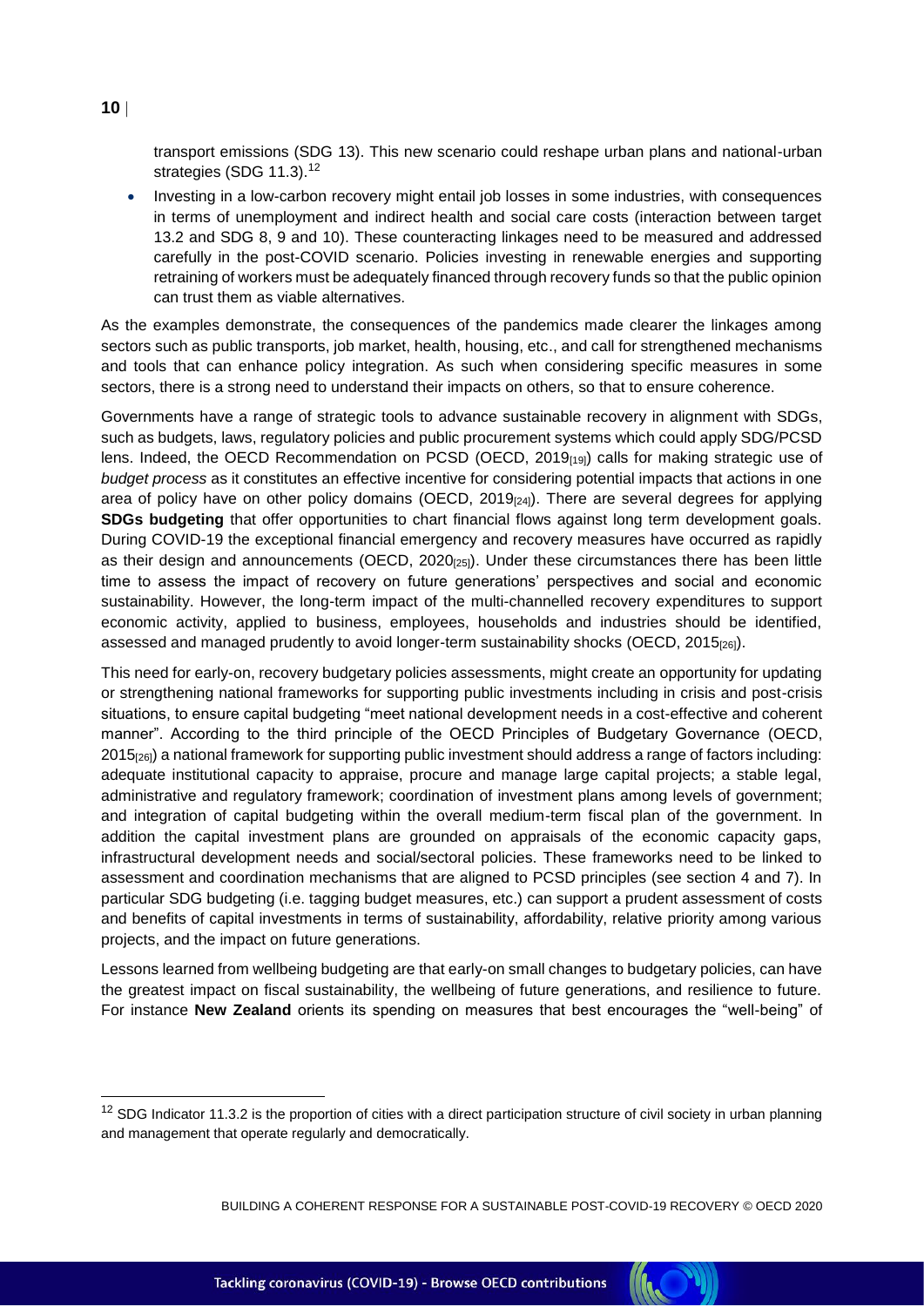citizens. All new spending must advance one of the priorities related to well-being such as rising inequality, a mental health crisis and climate change.<sup>13</sup>

*Public procurement* systems can in turn help ensure that the implementation of the economic recovery packages considers the sustainability dimension. Indeed, the OECD Recommendation on PCSD (OECD, 2019[19]) also identifies **strategic procurement** as an operational tool to integrate sustainable development into sectoral policies and supporting broader outcomes consistent with the SDGs. This tool can help highlighting where public expenditures might be in contradiction with sustainability principle and shift the public budget towards sustainable goods and services. Evidence compiled by the OECD since the COVID-19 crisis (OECD,  $2020_{[27]}$ ) shows that countries experienced gaps in anticipating the needs and ensuring timely supply of critical goods and services when an emergency erupts. In response, some countries, including the **United Kingdom**, **Japan**, **Ireland**, **France** and **Italy** issued procurement information notes or emergency procurement law to respond quickly while avoiding risks of corruption.

In the long term, countries are considering a number of updates to increase resilience of procurement systems and improve immediate response to emergency while not compromising transparency (i.e. remote access to procurement records for audit institutions, e-procurement platforms, training for emergency procedures). This is the opportunity for a more strategic use of procurement for inclusive and sustainable development. In this sense the OECD Framework to Promote the Strategic Use of Public Procurement for Innovation recommendation (OECD,  $2017_{[28]}$ ) could inspire the updates of procurement methods ensuring their contribution for achieving the SDGs. For instance, public spending can support environmentally sustainable business actors. More broadly SDGs targets related to procurement activities (SDG 9) contribute to promoting accountability and preventing corruption. The OECD has promoted<sup>14</sup> the use of strategic procurement in the context of the EU Cohesion policies, mainstreaming green, social and innovative criteria and innovative solution from pre-commercial stages of the procurement process. These recommendations could be particularly relevant to orient the implementation of the 2021-2027 EU Multiyear Financial Framework (MFF).

At the European level, the EU funding for recovery will have green strings attached and provides an unprecedented opportunity to orient investments towards the long-term transformations needed to shift towards more sustainable and resilient economies and societies while advancing on the SDGs. In addition, the EU's decision to update and use the European Semester as an instrument to integrate the SDGs can steer further policy integration within EU member states.

**CONTROL** 

BUILDING A COHERENT RESPONSE FOR A SUSTAINABLE POST-COVID-19 RECOVERY © OECD 2020

<sup>13</sup> [https://www.thelondoneconomic.com/opinion/economic-growth-is-an-unnecessary-evil-jacinda-ardern-is-right-to](https://www.thelondoneconomic.com/opinion/economic-growth-is-an-unnecessary-evil-jacinda-ardern-is-right-to-deprioritise-it/31/05/?fbclid=IwAR2M52KGxgyfZnHTsbi27jnGySwzHVwrh98UvkZCPmBnN0bpSoahwZX8-I8)[deprioritise-it/31/05/?fbclid=IwAR2M52KGxgyfZnHTsbi27jnGySwzHVwrh98UvkZCPmBnN0bpSoahwZX8-I8](https://www.thelondoneconomic.com/opinion/economic-growth-is-an-unnecessary-evil-jacinda-ardern-is-right-to-deprioritise-it/31/05/?fbclid=IwAR2M52KGxgyfZnHTsbi27jnGySwzHVwrh98UvkZCPmBnN0bpSoahwZX8-I8)

<sup>14</sup> See: [https://www.oecd.org/gov/public-procurement/country-projects/public-procurement-and-cohesion-policy](https://www.oecd.org/gov/public-procurement/country-projects/public-procurement-and-cohesion-policy-objectives/)[objectives/](https://www.oecd.org/gov/public-procurement/country-projects/public-procurement-and-cohesion-policy-objectives/)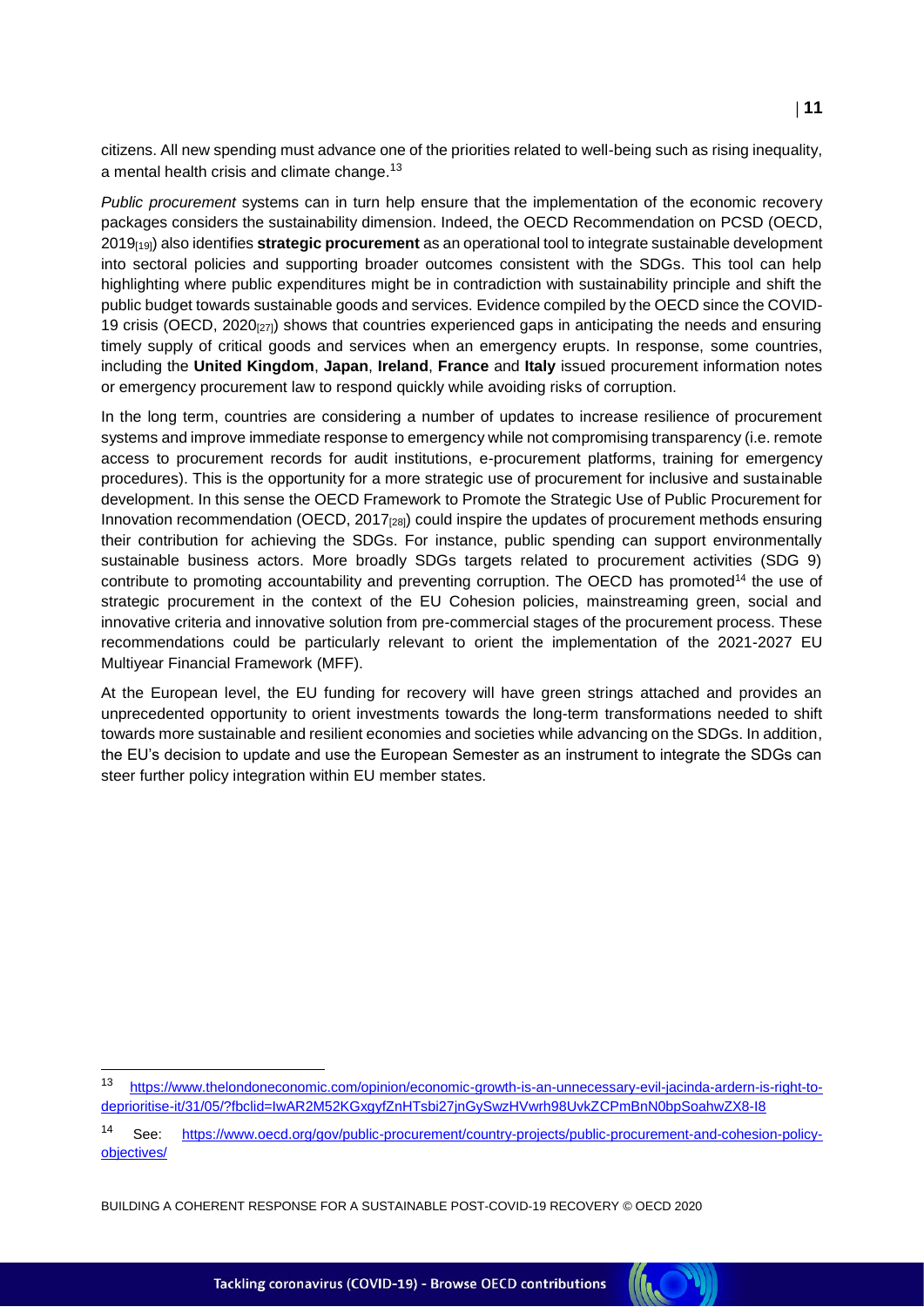# **Concrete applications of policy integration capacities for post-COVID-19 strategic decision-making**

In the post-COVID-19 scenario, strengthened policy integration capacities can improve the assessment of interlinkages between the SDGs and back strategic decisions such as:

- adopting a SDG methodology for the selection of green investments;
- identifying policy interlinkages while setting the conditionality for state support and bails-out of private companies: for instance by undertaking an SDG-screening of industries that contribute to increase resiliency, and identify the ones that will need to phase-out to reduce carbon emission. For instance: Norway's USD 1 trillion wealth fund has divested itself of companies that mine 20 million tonnes of coal/year or generate greater than 10 gigawatts of power from coal. 1
- incorporating policy interlinkages in developing tax tools that incentivise more green and social investments and behaviours;
- applying SDG-proofing in future infrastructure for health, transport, education and energy investments; and
- building public-private partnership that can help reconciling sustainable objectives with the needs of those on the ground. For instance France asked to all companies that benefit from state aid during the COVID-19 crisis to stop distribute dividends or redeem their shares in 2020.<sup>2</sup>

1. [https://www.reuters.com/article/us-norway-swf/norway-wealth-fund-blacklists-glencore-other-commodity-giants-over-coal](https://www.reuters.com/article/us-norway-swf/norway-wealth-fund-blacklists-glencore-other-commodity-giants-over-coal-idUSKBN22P05Y)[idUSKBN22P05Y](https://www.reuters.com/article/us-norway-swf/norway-wealth-fund-blacklists-glencore-other-commodity-giants-over-coal-idUSKBN22P05Y)

2.<https://www.dentons.com/en/insights/articles/2020/may/6/companies-that-benefit-from-french-state-covid-19-crisis>

#### *4. Ensure whole-of-government coordination*

The effects of the COVID-19 pandemic go well beyond health; they spread across every sector of economy and society. Addressing the multidimensional nature of this pandemic demands coordinated action across the government. Coordination has been critical during the COVID-19 outbreak for bringing together the parts of the government that have a key role for containing the pandemic and protecting people. As with the SDGs, strong mechanisms for policy co-ordination at multiple levels are essential to consult, coordinate, negotiate and arbitrate policy decisions to manage the pandemic and address its consequences. In a number of countries the Centre of Government plays a key role in managing and coordinating government responses to the COVID-19 crisis. In particular, Centres of Government have taken the lead in terms of coordinating government operations during the crisis, governing the use of evidence to inform decision-making and communicating decisions to the public. This is reflected in the different "units" found in many of the emergency institutional structures put in place by states (OECD, forthcoming $_{[11]}$ ).

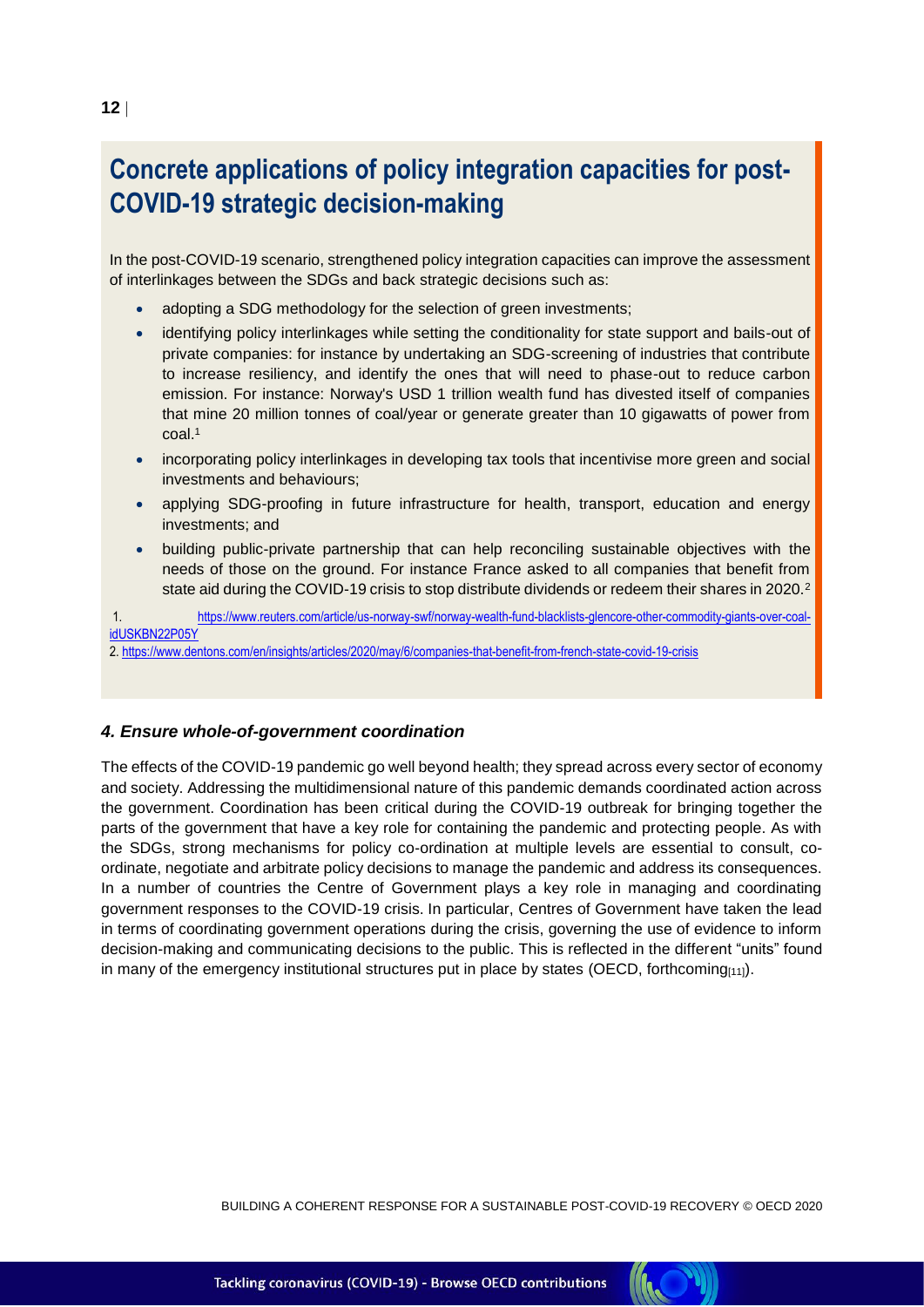# **Coordination from the Centre of Government**

- **Finland**, for instance, has set up a COVID-19 co-ordination group at the central government. The group is responsible for implementing government decisions to curb the pandemic, and for co-ordinating co-operation between the ministries. In addition, under the Prime Minister's office, three bodies (Operations Centre; Communications Co-ordination Centre; and Government Situation Centre) are responsible for monitoring the implementation of decisions taken by the COVID-19 co-ordination group; co-ordinating external and internal communication; and providing situation updates, respectively (OECD, 2020<sub>[18]</sub>).
- In **France**, a crisis management process provides for the creation of an inter-ministerial Crisis Unit (Cellule Interministérielle de Crise -CIC). On 17 March, the Prime Minister activated the CIC, which is responsible for co-ordinating the action of all the ministries concerned in real time. It is made up of representatives of the ministries concerned as well as experts or operators and four units: "situation", "anticipation", "decision" and "communication". In the same process, two additional assessments are planned: one for the end of the crisis and a final one concerning the preparation of the next crises. In addition, different crisis units have been created at the level of each key ministry: interior, foreign affairs, health and national education<sup>1</sup>. Additionally, the French government's National Plan to Prevent and Combat the "Influenza Pandemic", prepared in 2011, describes the State's response strategy, including a preparation phase that concerns all public authorities, health professionals and socio-economic actors, and elected officials from all local authorities who are all strongly involved, in particular mayors (OECD, 2020<sub>[18]</sub>).
- At the **European level**, increasing coordinated action and collaboration among EU member states have facilitated regional responses to the COVID-19 crisis. These measures include: the enforcement of a coordinated temporary restriction of non-essential travel to the EU; the treatment of intensive-care patients in other Member States, the sending of doctors and nurses, the supply to other countries of protective suits and masks as well as ventilators; the organisation of flights, many of them facilitated and funded through the EU's Civil Protection Mechanism, to bring home European citizens of all nationalities that were stranded abroad. Moreover, a Joint European Roadmap towards lifting of COVID-19 containment measures sets out key principles and areas for action to guide the EU and its Member States. It provides a frame for ensuring EU-level and cross-border coordination while recognising the specific epidemiological situation, territorial organisation, healthcare service arrangements, population distribution or economic dynamics of each Member State (European Commission and European Council, 2020[29]).

Addressing the multidimensional nature of the COVID-19 crisis and ensuring a sustainable recovery will require – as with the SDGs – that governments strengthen existing mechanisms for horizontal coordination (between entities of a particular tier) and vertical co-ordination (between international, national and subnational levels). It will require that coordination takes place at different stages in the policy making process – before (to identify and anticipate any potential conflicts or unintended consequences), during (to change course based on observations in case of potentially negative impacts), and after (to draw lessons with a view to change policy).

Whole-of-government co-ordination is a particularly relevant governance mechanism to identify and address policy divergences and conflicts between measures for recovery and achievement of the SDGs. Most OECD countries have established coordination mechanisms for SDG implementation that can play a key role for ensuring a sustainable recovery for the SDGs. Responses to the 2020 OECD questionnaire,

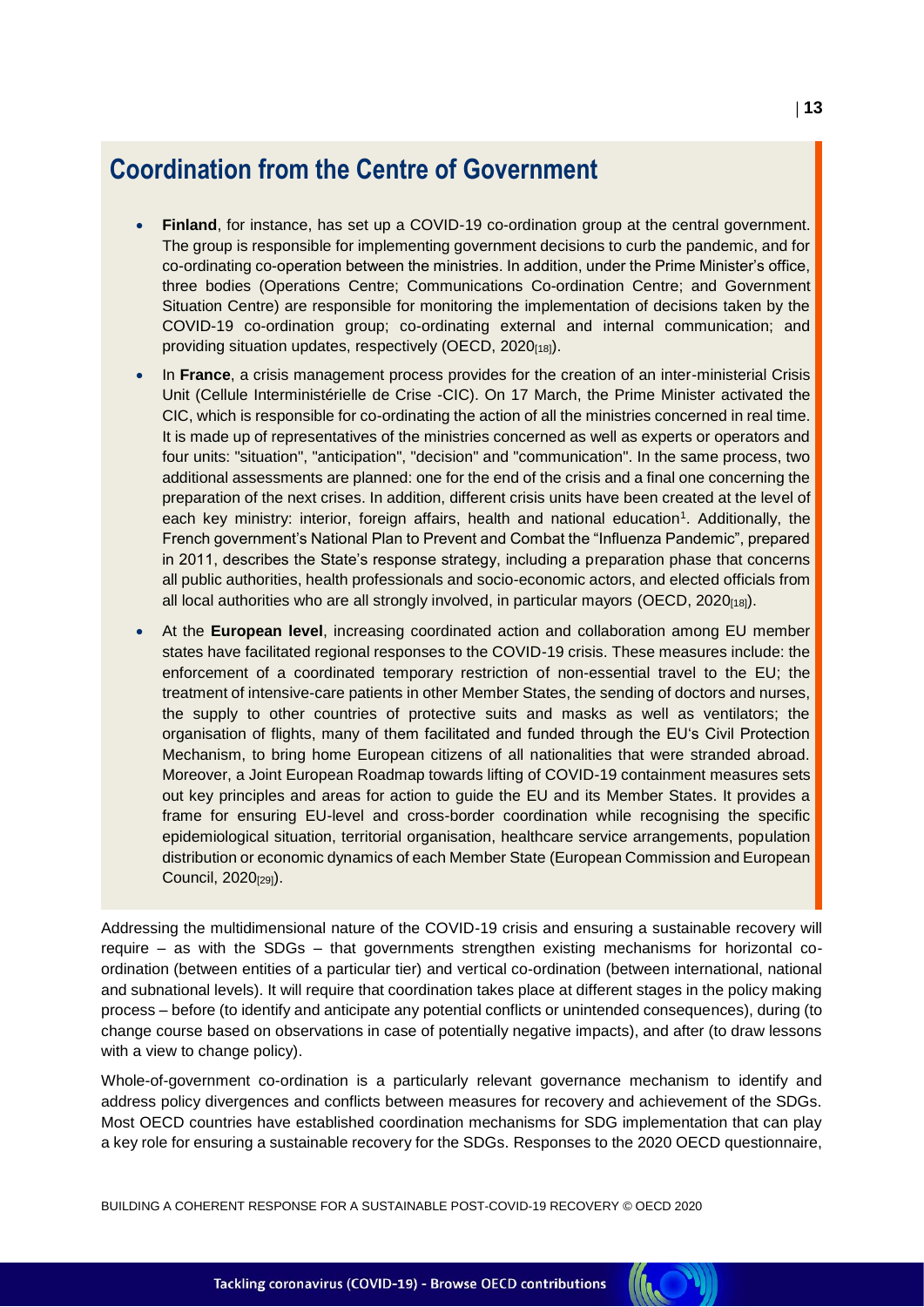indicate that the SDG coordination mechanisms have been involved in organising the recovery from the COVID-19 as mechanisms for information sharing (31%); consultation (14%); joint decision-making (5%); assessing sustainability (14%) and facilitate dialogue with subnational levels of government (12%). Building greater resilience in the long-run will require to strengthen the strategic role played by the Centre of Government, not only in terms of coordination, but also in mobilising the public administration to develop capacities for anticipation and planning.<sup>15</sup>

### *5. Engage appropriately sub-national levels of government*

Subnational governments are at the frontline of the COVID-19 response. Regional and local authorities are responsible for delivering critical short-term containment measures and more long-term recovery activity – from health and social care to economic development and public investment. They need to work actively together as well as in close collaboration with the national government. Evidence compiled by the OECD highlights that a coordinated response to COVID-19 by all levels of government can minimise crisismanagement failures. Conversely, non-coordinated action in a crisis risks "passing the buck" to other levels of government, resulting in a disjointed response (OECD, 2020[30]). According to the OECD 2020 questionnaire, close to half of the respondents note that sub-national levels of government have been engaged in the crisis management and recovery plans through dedicated multi-level mechanisms for immediate and mid-term recovery.

With regard to the SDGs, it has been estimated that 65% of the 169 targets will not be reached without proper engagement of, and coordination with, local and regional governments (SDSN, 2016 $_{[31]}$ ).<sup>28</sup> This implies that sub-national responses to the COVID-19 pandemic will also have important implications for the overall achievement of the 2030 Agenda. In this context, it will be important to promote PCSD at different levels of government and to support them in applying PCSD in their legal frameworks, plans and actions for localising the SDGs. It also encourages the promotion of synergies among national, regional and local policies to better align with and contribute to relevant economic, social and environmental goals  $(OECD, 2019<sub>[19]</sub>).$ 

Vertical coordination and coherence between levels of government is equally important in federal and unitary countries. Yet, more decentralised countries are at a bigger risk of fragmented policy responses in times of crisis and need to move swiftly to mobilise their coordination platforms to ensure policy coherence. But there is no one-size-fits all and countries around the world are setting up different mechanisms to this end. This is highlighted also by past experiences to promote PCSD between different levels of governments.



<sup>&</sup>lt;sup>15</sup> OECD (forthcoming) "Building resilience from the centre: the role of the Centres of Government in managing the COVID-19 crisis and preparing for the aftermath".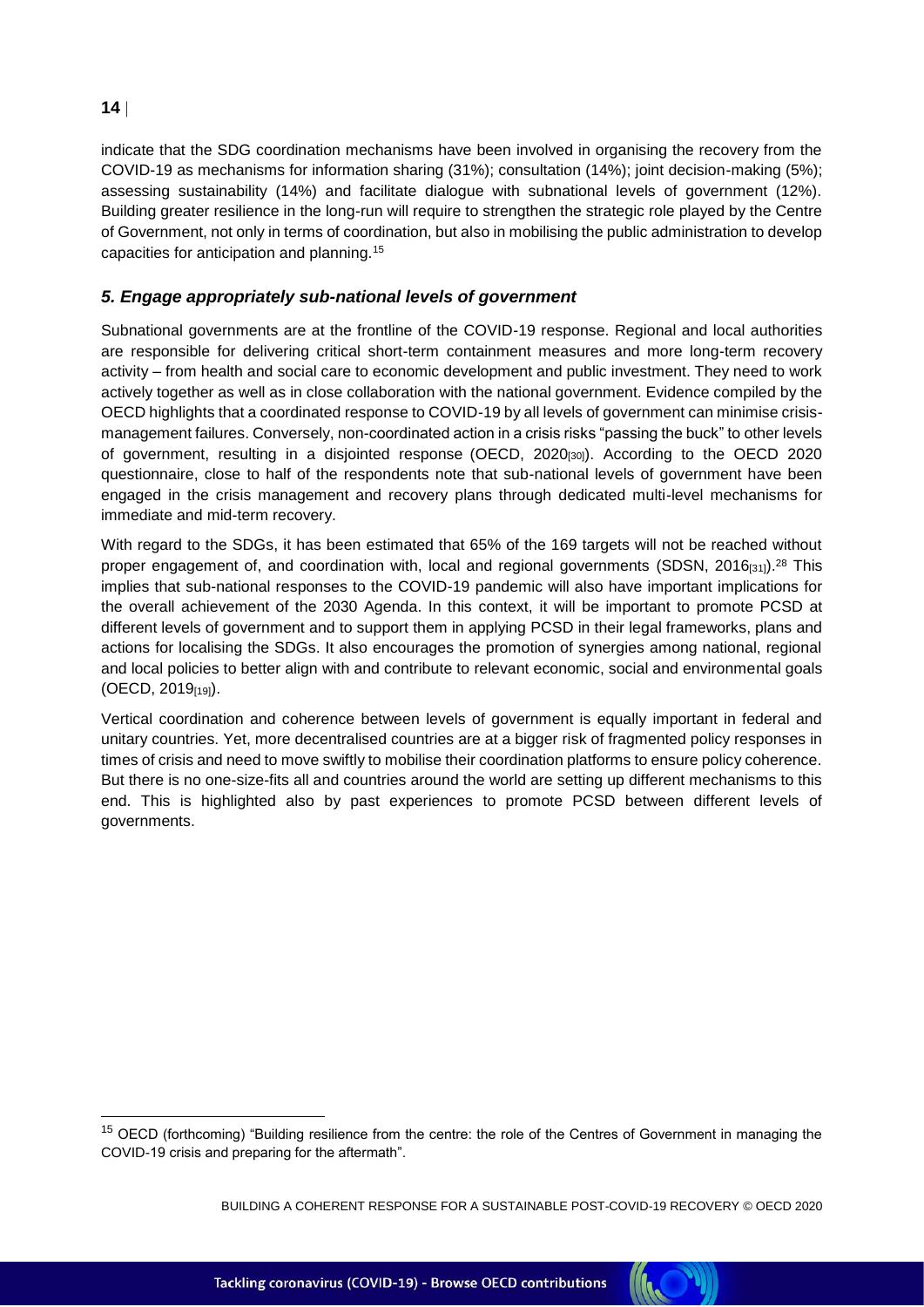# **Vertical coordination and coherence between levels of government**

- In **Canada**, the Public Health Agency activated the Health Portfolio Operations Centre (HPOC) on 15 January 2020, and triggered the Federal/Provincial/Territorial Public Health Response Plan for the Biological Events to support the coordination of federal, provincial and territorial readiness and response to COVID-19. HPOC acts as the focal point for coordinating response activities and supporting emergency operations at different levels of government. Canada also developed a "whole-of-government action", which calls on all levels of government and stakeholders to work in partnership to generate an effective and coordinated response.
- In the **United Kingdom**, the four nations of England, Northern Ireland, Scotland and Wales worked with the UK Government to develop a joint COVID-19 Action Plan. Furthermore, the Ministry of Housing, Communities and Local Government announced the creation of a taskforce to bring together senior experts from different sectors – including resilience, local government, public health and adult social care fields – who will assess Local Resilience Forum (LRF) plans and provide support and advice to ensure these plans are robust.
- In **Spain**, an inter-ministerial commission was introduced to ensure coordination within the government. Similarly, an inter-territorial commission to support cooperation among different levels of government to manage the COVID-19 crisis was established.<sup>1</sup>

Source: (OECD, 2020<sub>[30]</sub>)

At the same time, it must be recognised that COVID-19 has a strong regional impact, calling for *differentiated governance and policy responses*. The regional and local impact of the crisis has been highly asymmetric. The medium-term economic impact will also differ across regions, thus risking to increase inequalities (SDG 10) further. Evidence from a number of countries shows that the virus has had disproportionately high impacts on poor and deprived areas. In Wales, for example, the most disadvantaged areas have registered around 45 COVID-19 deaths per 100 000 people, while areas with less deprivation have experienced close to 23 COVID-19 deaths per 100 000 inhabitants (Iacobucci, 2020[32]). To prevent disproportionate impacts of future shocks – be they economic, social or environmental – governments need to fully understand and address the interrelated root causes of inequality, such as structural factors that limit people's opportunities to benefit fully from economic assets and resources; or discriminatory laws, regulations and policies and regressive tax systems. These issues are all closely intertwined and require integrated policy approaches (OECD, 2019[33]). PCSD analysis on SDG interactions offers important insights on how to identify and address linkages of this nature.

As such, sub-national governments need to join forces and work together in partnerships. An example of cities sharing resources at the global level to counter the pandemic is the C40 Task Force. The C40 has established a COVID-19 Knowledge Hub<sup>16</sup> to exchange best practices between mayors of the world's largest cities around the critical issues they are facing during the immediate response period. Should this evolve into more long-term measures, it could be a useful resource for engaging in dialogue with national governments.

<sup>16</sup> [https://www.c40knowledgehub.org/s/article/Cities-and-Coronavirus-COVID-19?language=en\\_US](https://www.c40knowledgehub.org/s/article/Cities-and-Coronavirus-COVID-19?language=en_US)

BUILDING A COHERENT RESPONSE FOR A SUSTAINABLE POST-COVID-19 RECOVERY © OECD 2020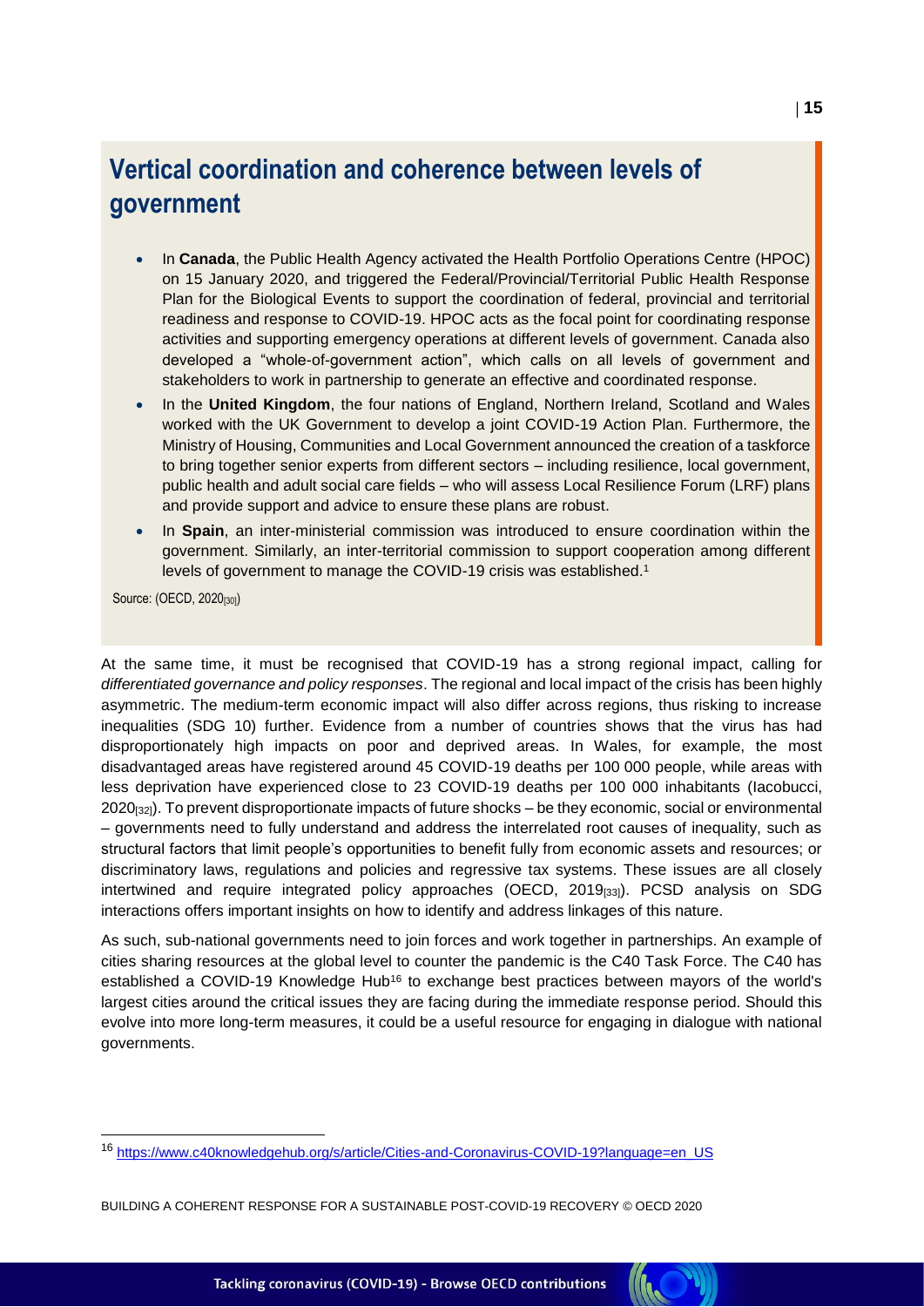### *6. Engage effectively key stakeholders*

Experience shows that major barriers to policy coherence are strongly rooted in differing perceptions of stakeholders on the challenges and priorities for transitioning towards sustainable development. To ensure progress on the SDGs, it is therefore essential to establish mechanisms for dialogue and engagement through which governments and key stakeholders can come together to identify common challenges, set priorities, contribute to the development of laws and regulations, align policies and actions, and mobilise resources for sustainable development. The same is true for building a sustainable recovery from the COVID-19 crisis. This is particularly relevant in a context where the COVID-19 crisis puts the ability of governments to act effectively under the public spotlight and where trade-offs have to be made to balance public health and economic priorities and to allocate large-scale stimulus packages across different sectors and beneficiaries.

Making *different voices in society heard* will be critical for ensuring an inclusive and sustainable recovery. Diverse stakeholders – including businesses and industry, civil society, science and academia and youth amongst other – will have essential roles to play, ranging from resource mobilisation, provision of evidence, solutions and innovations, changes in production patterns and lifestyles, and giving voice to the concerns and needs of under-represented communities. For instance, since the outbreak of the crisis, the youth sector, youth organisations and volunteers have swiftly stepped in to provide their support in mitigating the effects of the crisis and promote societal resilience through new initiatives, by providing supplies to the elderly; organising educational sessions through digital platforms; and disseminating relevant and trustworthy information about the crisis (OECD,  $2020_{[13]}$ ). Science advisory mechanisms at the national level have also been essential to support governments in taking informed decisions to deal with COVID-19 crisis (Box).

Several OECD countries, including **Estonia**, **Germany**, **Poland** and **Switzerland**, have launched eparticipation initiatives to engage citizens in the COVID-19 response and recovery efforts, while Italy established a multi-stakeholder task force to address the spread of disinformation linked to the pandemic (OECD, 2020[34]). On national and local levels, governments can also explore partnerships with organised and non-organised youth in order to promote resilience and anti-fragility measures (OECD,  $2020_{[13]}$ ). Countries could also rely on the multiple initiatives and mechanisms that they have put in place for engaging stakeholder in SDG implementation to organise recovery responses, including national councils, commissions, platforms and forums on sustainable development.

BUILDING A COHERENT RESPONSE FOR A SUSTAINABLE POST-COVID-19 RECOVERY © OECD 2020

**INC** 

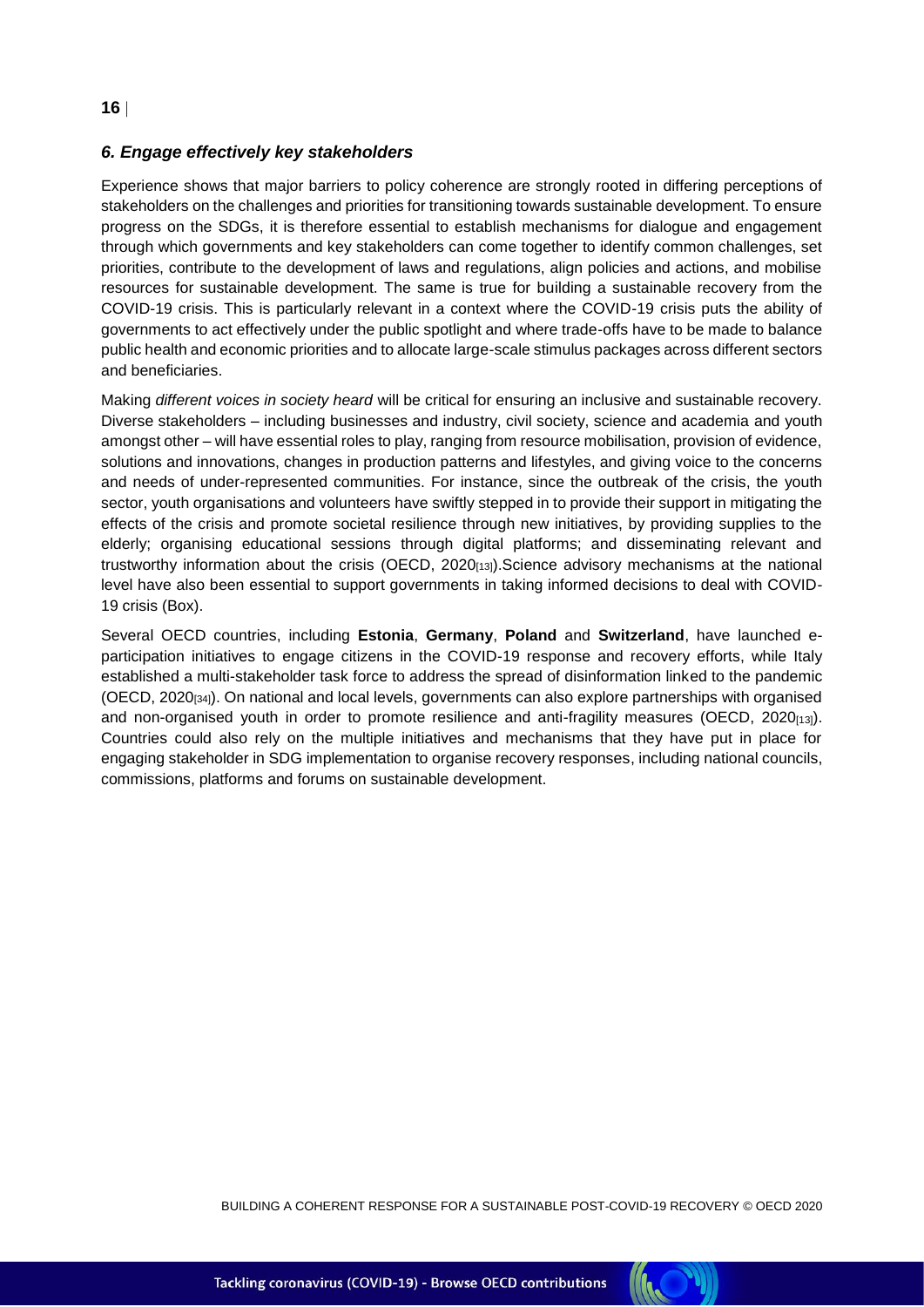# **Science advisory mechanisms at the national level to deal with the COVID-19 crisis**

- In **France**, since the beginning of the epidemic, a Scientific Council (Conseil scientifique) set up by the Minister of Health at the request of the President of the Republic, provides the Government with information on the evolution of the health situation in order to shed light on the management of the coronavirus crisis. The scientific council produces summary documents that are made public after each meeting (OECD, 2020[18]).
- In **Germany**, the Robert Koch Institute (RKI), which is the Government's central scientific institution in the field of biomedicine, continuously monitors the situation, evaluating all available information, estimating the risk for the population in Germany and providing health professionals with recommendations (OECD, 2020[18])
- In **Italy**, a new coronavirus Task Force (COVID-19) was established on 22 January 2020. A [scientific technical committee](http://www.protezionecivile.gov.it/amministrazione-trasparente/provvedimenti/dettaglio/-/asset_publisher/default/content/ocdpc-n-630-del-3-febbraio-2020-primi-interventi-urgenti-di-protezione-civile-in-relazione-all-emergenza-relativa-al-rischio-sanitario-connesso-all-in) was set up to deal with Covid-19 emergency by the Civil Protection Department in early February 2020 composed by the Ministry of Health, Infectious diseases experts and representatives from the regions with the mandate to advice the Civil Protection Department decisions .
- In **Belgium**, the Federal Institute for Sustainable Development is organizing a study by a diverse group of scientist with an economic focus, to produce an analysis of the Belgian supportmeasures and their ability to contribute to the SDG. This will provide concrete policy recommendations to help policy makers to make correct choices to use the recovery efforts in such a way that they contribute to a resilient and sustainable economy.

### *7. Analyse and assess policy impacts on other countries*

The COVID-19 pandemic demonstrates the interconnectedness of our societies and economies. It has also reminded us that in highly interconnected world, the transmission channels are numerous – for example through financial flows, imports and exports of goods and services, migration or knowledge transfers – and countries' policies necessarily impact on one another (OECD, 2018 $_{[35]}$ ). In this context, a sustainable recovery will require considering the potential impacts of domestic policies on the sustainable development prospects of other countries. This is a key element of PCSD. Disruptions of global supply chains and limited movement of people across borders during the pandemic have triggered negative impacts at the national level, in particular in countries that are heavily dependent on tourism, such as small island developing states (SIDS); inflows of remittances; or official development assistance, with a risk of reversing these countries' progress in eradicating eradicate poverty (SDG 1).<sup>17</sup>

Even the simplest – albeit critical – measures to respond to the crisis, such as frequent handwashing, may generate transboundary effects that need managed in a coherent manner: as much as 60% of global freshwater flows comes from transboundary basins<sup>18</sup>. Countries should be aware of the need to avoid measures that might impact negatively on other countries' quantity and quality of water. Timely and sufficient availability of clean water is a prerequisite for the provision of drinking water, sanitation and

<sup>&</sup>lt;sup>17</sup> More data on country vulnerability to COVID 19 are available a[t https://datastudio.google.com/reporting/abd4128c-](https://datastudio.google.com/reporting/abd4128c-7d8d-4411-b49a-ac04ab074e69/page/CJbLB)[7d8d-4411-b49a-ac04ab074e69/page/CJbLB.](https://datastudio.google.com/reporting/abd4128c-7d8d-4411-b49a-ac04ab074e69/page/CJbLB)

[https://www.unece.org/environmental-policy/conventions/water/envwater/covid-19-the-role-of-the-water](https://www.unece.org/environmental-policy/conventions/water/envwater/covid-19-the-role-of-the-water-convention-and-the-protocol-on-water-and-health.html)[convention-and-the-protocol-on-water-and-health.html](https://www.unece.org/environmental-policy/conventions/water/envwater/covid-19-the-role-of-the-water-convention-and-the-protocol-on-water-and-health.html)

BUILDING A COHERENT RESPONSE FOR A SUSTAINABLE POST-COVID-19 RECOVERY © OECD 2020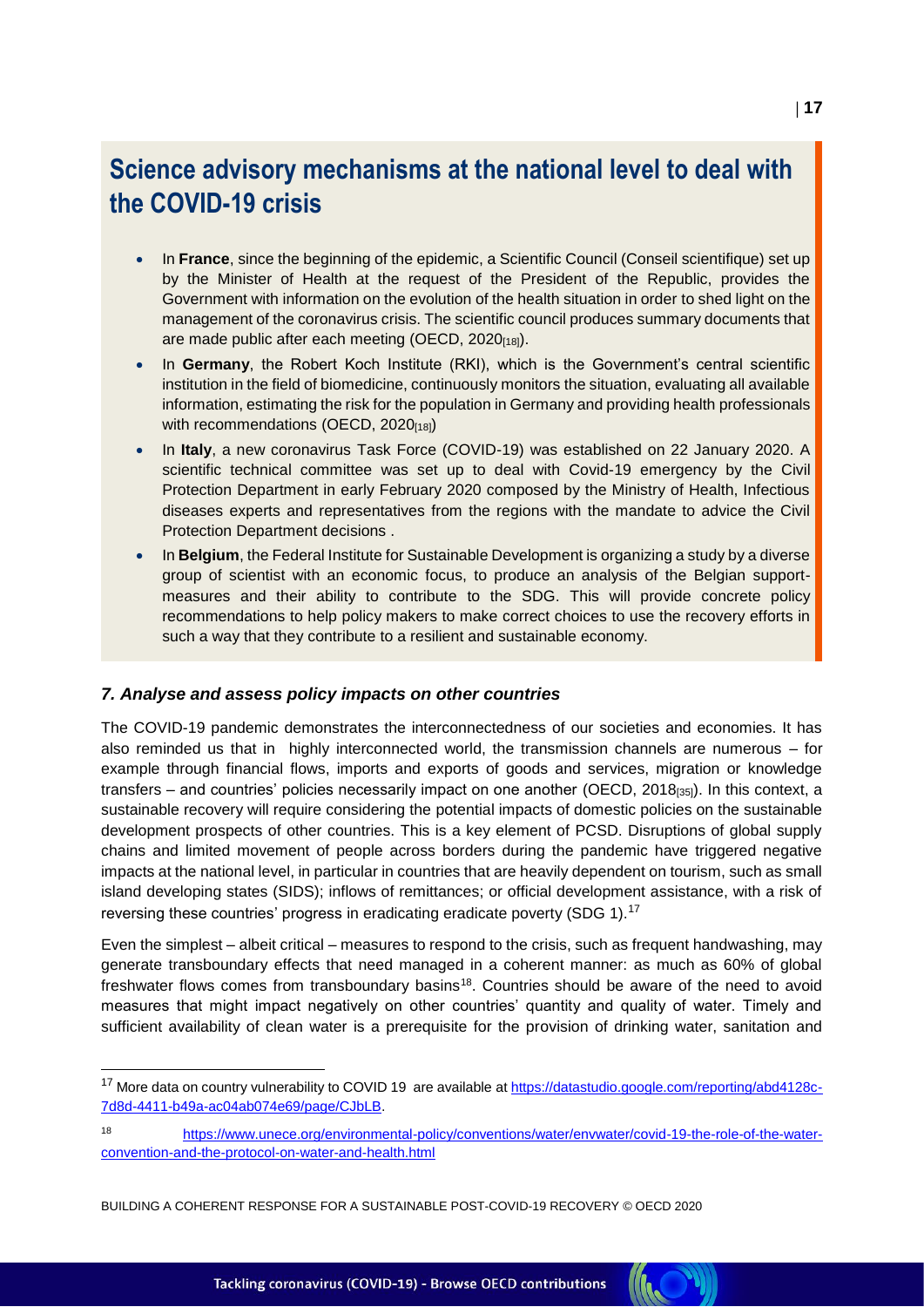adequate hygiene, the reduction of waterborne diseases and for tackling possible impacts of the COVID-19 crisis, including poverty (SDG1), economic downturn (SDG8), food (SDG2) and energy (SDG7) insecurity and political instability (SDG16). Moreover, climate change may aggravate the consequences of the COVID-19 crises, increase water scarcity and make adaptation in transboundary basins even more vital.

Against this background, some important lessons emerge from the crisis: the complexity of its multidimensional and transnational aspects calls for *coordinated and coherent domestic and international policies*; and the magnitude of the financial effort set up internationally to manage the impacts of COVID-19 calls for a better alignment of financial investments with long-term and sustainable objectives aimed at strengthening resilience. The crisis has also made it clear that countries cannot prevent nor stop global challenges, nor can they determine quick outcomes for economic recovery without global partnerships and governance. While this could lead to the definition of bilateral agreements between countries for the management of transboundary impacts, the ideal situation would be one that leads to an international regulation of globalisation in full compliance with the 2030 Agenda.

Applying a policy coherence lens (both ex-ante and ex-post) can support countries to design policies that account for the potential impacts from COVID-19 recovery measures, in line with the PCSD Recommendation.

Having to deal with multi-dimensional and transboundary effects from the pandemic might push countries towards a more integrated assessment of costs and benefits of recovery strategies that support policy coherence for sustainable development. 32% of the respondents to the 2020 OECD questionnaire would like more evidence based analysis on the transboundary and long-term impacts of policy responses to the COVID-19 crisis. Several countries and institutions have recently attempted to connect separated policy evaluations (Box) into a sustainability assessment and the OECD survey revealed that new practices are being introduced since COVID-19.

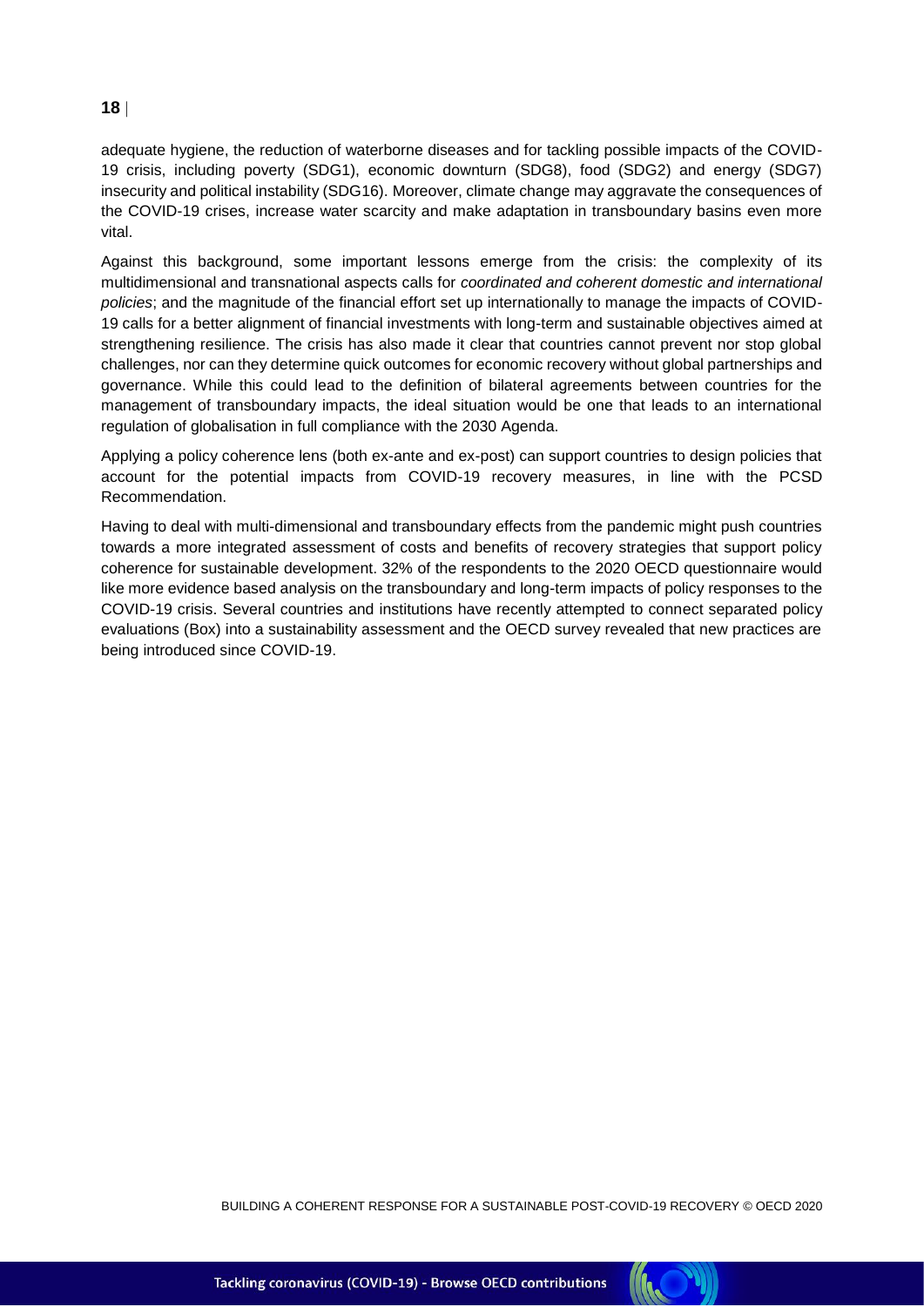# **Impact Assessment Tools that consider sustainability and inclusiveness**

- **Luxembourg** uses a Sustainability Check Tool "Nohaltegkeetscheck" (NHC) to assess legislative acts in relation to their impact against the ten sustainable development priorities that the government has committed to. Ministries have to answer specific questions on the effects of the proposed law on each of the ten priorities (i.e. how the draft bill contributes to creation of jobs for woman, youth and vulnerable groups, how does it impact income inequalities, etc.), and indicate what measures they consider to mitigate the negative effects of the proposed legislation. The Sustainability Check became part of the legislative cycle in 2020 and is presented to the Council, the Parliament and made available to the public. This online tool is mandatory for new legislation and encouraged for other policies.
- When preparing any proposal for the government, **Ireland**'s Government Departments are formally required to identify and address (potential) spill-overs related to that proposal under a range of headings. These headings include, inter alia, impacts on poverty, gender equality, employment and competitiveness, people with disabilities, as well as certain transboundary issues (OECD,  $2018_{[37]}$ ).
- In **Germany**, all proposals for new laws and regulations are subject to a Sustainability Impact Assessment (SIA). The SIA is based on indicators, targets and management rules, which include intergenerational and transboundary dimensions. Since March 2018, laws and regulations can be checked against those through an online tool: [www.enap.bund.de.](http://www.enap.bund.de/) The German Sustainable Development Strategy, adopted by the cabinet in January 2017 has introduced a sustainability impact assessment. In 2020<sup>19</sup>, the Parliamentary Advisory Council has called for an extension of the assessment on the impact of legislation on the achievement of the SDGs in, by and with Germany (triple approach), in order to also incorporate the international dimension
- Finally, the **Netherlands** have adapted an existing framework for integral assessment (IAK) to serve as an "SDG test" for new policy, law and regulations. The IAK includes an estimation of the impact of the new policy on reaching the SDGs. In particular this assessment screens policies' effect on gender and on developing countries.

### *8. Strengthening monitoring, reporting and evaluation systems*

Taking informed decisions on the measures needed to recover from the COVID-19 crisis while supporting progress on the SDGs require mechanisms and systems that help capture potential trade-offs and impacts. Albeit COVID-19 response calls for rigorous assessment of vulnerabilities to orient short and long term recovery measures (for instance to target emergency income support, SME's transfers/loans, etc.), only a small proportion (27%) of respondents to the 2020 OECD questionnaire found that SDGs data collection in their country was used to anticipate COVID-19 impact in particular on most vulnerable groups and to inform decision-making during the formulation of crisis and post-crisis measures.

The 232 SDGs indicators, regularly updated by the UN Inter agency Expert Group on SDGs (UN-IAEG-SDGs) could provide a comprehensive and readily available source of data in every country that can help governments in assessing the impact of COVID and recovery policies. In particular SDGs indicators

K

<sup>19</sup> [https://www.bundestag.de/resource/blob/696590/a606842c3f207f89081f7899a2e92ffc/Impulspapier-des-PBnE](https://www.bundestag.de/resource/blob/696590/a606842c3f207f89081f7899a2e92ffc/Impulspapier-des-PBnE-zur-Deutschen-Nachhaltigkeitsstrategie-Neuauflage-2020-data.pdf)[zur-Deutschen-Nachhaltigkeitsstrategie-Neuauflage-2020-data.pdf](https://www.bundestag.de/resource/blob/696590/a606842c3f207f89081f7899a2e92ffc/Impulspapier-des-PBnE-zur-Deutschen-Nachhaltigkeitsstrategie-Neuauflage-2020-data.pdf)

BUILDING A COHERENT RESPONSE FOR A SUSTAINABLE POST-COVID-19 RECOVERY © OECD 2020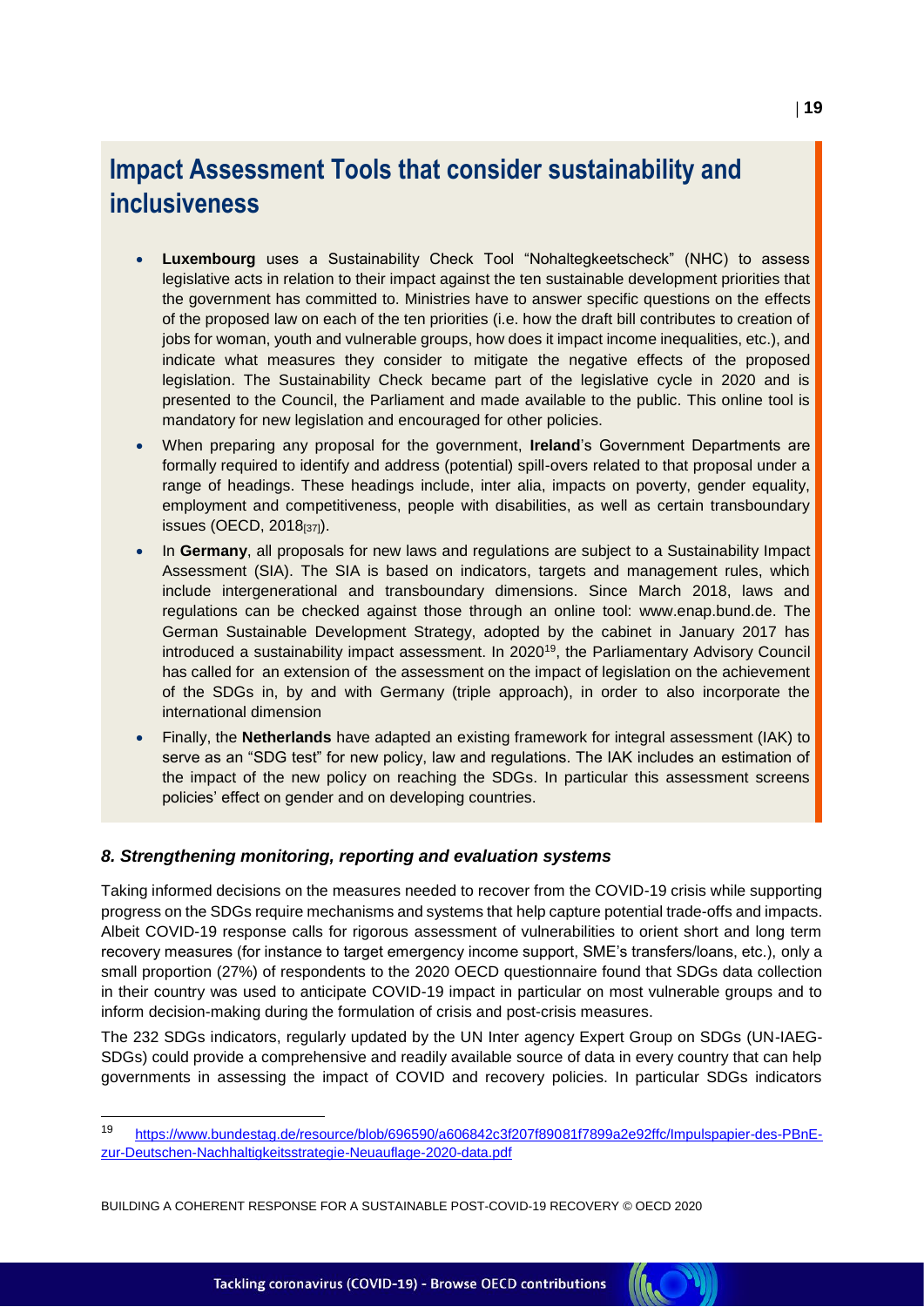provide a comparable –at global, national and local level- holistic view of COVID-19 impact in terms of health, social and economic outcomes for the most vulnerable as well as for different age cohorts who have been affected disproportionately by the crisis. Some statistical authorities have used SDGs indicators to account COVID-19 impact. For instance, ISTAT (Italian Statistical Institute) included in the annual 2020 report a section on the interactions between the pandemic and the 17 SDGs (ISTAT, 2020<sub>[38]</sub>)

Several efforts have been made to track how progress are made towards policy coherence and how more coherent policy-making translates into progress on the SDGs enhancing sustainability.

Overall, if there is evidence that the co-benefits to maximise are higher than the trade-offs to mitigate while implementing SDGs strategies (Nilsson, 2018<sub>[39]</sub>), it remains hard to measure which governance arrangements are fit for this purpose. Efforts in OECD countries to track progress on PCSD at national level grapple with the question of what needs to be measured: processes, policy changes or efforts, or policy impacts (Soria Morales and Lindberg, 2017<sub>[40]</sub>). The global indicator to measure progress on this target, as proposed by the Inter-Agency Expert Group on SDG Indicators, aims to capture the "Number of countries with mechanisms in place to enhance policy coherence for sustainable development". A key question is: What is meant by "mechanisms" in the current proposal for a global PCSD indicator?

The OECD Framework for Policy Coherence for Sustainable Development (the PCSD Framework), highlights elements that need to be monitored in the context of the 2030 Agenda as they represent well documented institutional practices which are conducive to the promotion of more integrated approaches to the implementation of the SDGs. Different types of qualitative and quantitative indicators, many available at the OECD, could be used by countries – according to their own needs and specific circumstances – to assess key elements of the policy coherence cycle.

In times of COVID-19, the data landscape has quickly changed often increasing the potential of existing statistics and sometimes creating new ones. Governments needed an up-to-date knowledge of presence and movements of COVID patients to avoid spreading contagion and the phenomenon of hoarding. In some countries such as the Netherlands private and public data owners shared data with Statistics Netherlands –CBS-. Private data owners include Dutch Payments association, retail scanners, traffic loops, payment systems as well as the Shiphol Airport and ProRail. A single knowledge and coordination point has been set up at CBS for the increasing use of data scouting. By combining external data sources with administrative data new figures could be produced to rapidly support policy making. For instance local authorities could rapidly track the applications for the financial support to respond to COVID-19 crisis under the Temporary Bridging Measure for Self-Employed professional (Tozo)<sup>20</sup>. This is a good example of a multi-stakeholder collaboration that broadens data available for improving measurement of policy impact and how progress in policy coherence influenced it. These updates in data landscape can greatly contribute in advancing also countries' capacities to build and monitor early-warning indicators. Strategic foresight processes may reveal particular developments or disruptions which have not yet occurred, but which could significantly impact the country's ability to make progress on the SDGs using the strategies it originally intended. By identifying and monitoring indicators of such developments and disruptions in advance, countries may gain the ability to respond and adapt their strategies faster for greater success.

### **References**

| ACAPS (2020), COVID19 Government Measures Dataset, https://www.acaps.org/covid19- | $[16]$ |
|-----------------------------------------------------------------------------------|--------|
| government-measures-dataset (accessed on 13 July 2020).                           |        |

Climate Home News (2020), *European Green Deal must be central to a resilient recovery after Covid-19*, https://www.climatechangenews.com/2020/04/09/european-green-deal-must- [13]

BUILDING A COHERENT RESPONSE FOR A SUSTAINABLE POST-COVID-19 RECOVERY © OECD 2020

**INC** 



<sup>20</sup> <https://www.cbs.nl/en-gb/corporate/2020/23/data-scouting-in-coronavirus-times>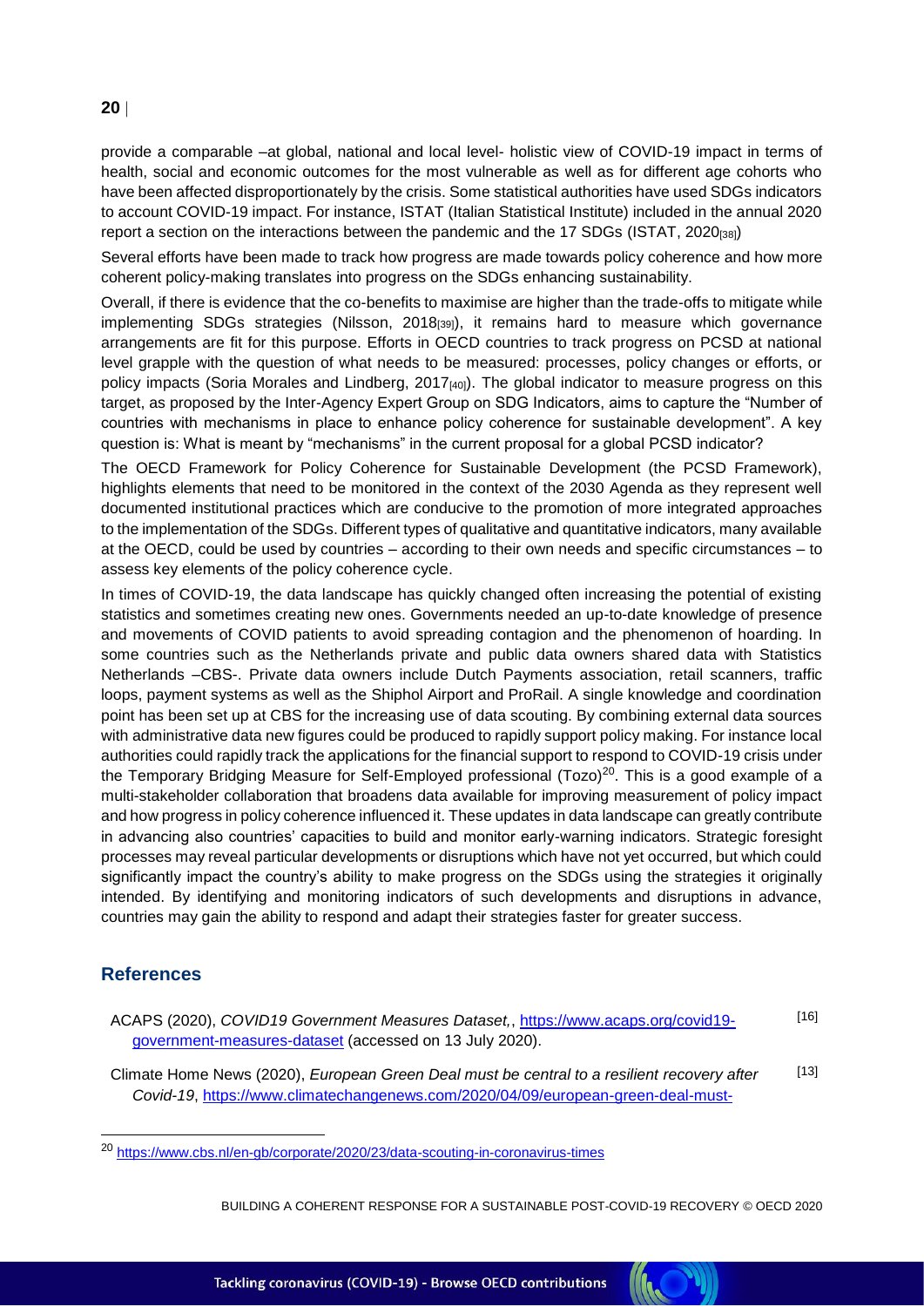central-resilient-recovery-covid-19/.

| European Commission and European Council (2020), Joint European Roadmap towards lifting<br>COVID-19 containment measures, https://ec.europa.eu/info/sites/info/files/communication_-<br>a european roadmap to lifting coronavirus containment measures 0.pdf (accessed on<br>25 April 2020).                                         | $[31]$ |
|--------------------------------------------------------------------------------------------------------------------------------------------------------------------------------------------------------------------------------------------------------------------------------------------------------------------------------------|--------|
| Evans, S. (2020), Analysis: Coronavirus set to cause largest ever annual fall in CO2 emissions  <br>Carbon Brief, https://www.carbonbrief.org/analysis-coronavirus-set-to-cause-largest-ever-<br>annual-fall-in-co2-emissions (accessed on 12 July 2020).                                                                            | $[11]$ |
| Howden-Chapman, P. (2017), SDG3: Ensure healthy lives and promote well-being for all at all<br>ages., https://council.science/wp-content/uploads/2017/03/SDGs-interactions-3-healthy-<br>lives.pdf.                                                                                                                                  | $[25]$ |
| lacobucci, G. (2020), "Covid-19: Deprived areas have the highest death rates in England and<br>Wales", http://dx.doi.org/10.1136/bmj.m1810.                                                                                                                                                                                          | $[34]$ |
| Independent Group of Scientists appointed by the Secretary-General (2019), Global Sustainable<br>Development Report 2019: The Future is Now - Science for Achieving Sustainable<br>Development,, United Nations,,<br>https://sustainabledevelopment.un.org/content/documents/24797GSDR_report_2019.pdf<br>(accessed on 1 July 2020). | $[24]$ |
| IOM and EURASYLUM (2020), Migration Policy Practice,<br>https://publications.iom.int/system/files/pdf/mpp-41.pdf.                                                                                                                                                                                                                    | $[18]$ |
| IPSOS (2020), How do Great Britain and the world view climate change and Covid-19?,<br>https://www.ipsos.com/sites/default/files/ct/news/documents/2020-<br>04/earth_day_slide_deck.pdf (accessed on 12 July 2020).                                                                                                                  | $[4]$  |
| ISTAT (2020), Rapporto SDGS 2020.                                                                                                                                                                                                                                                                                                    | $[40]$ |
| Nilsson, M. (2018), "Mapping interactions between the sustainable development goals",<br>Sustainability Science, https://doi.org/10.1007/s11625-018-0604-z(0123456789().,-<br>volV)(0123456789,-().volV).                                                                                                                            | $[41]$ |
| OECD (2020), Beyond containment: Health systems responses to COVID-19 in the OECD,<br>http://www.oecd.org/coronavirus/policy-responses/beyond-containment-health-systems-<br>responses-to-covid-19-in-the-oecd-6ab740c0/ (accessed on 10 July 2020).                                                                                 | $[23]$ |
| OECD (2020), COVID-19 and the low-carbon transition: Impacts and possible policy responses,<br>http://www.oecd.org/coronavirus/policy-responses/covid-19-and-the-low-carbon-transition-<br>impacts-and-possible-policy-responses-749738fc/ (accessed on 9 July 2020).                                                                | $[14]$ |
| OECD (2020), COVID-19 and international trade: Issues and actions,<br>http://www.oecd.org/coronavirus/policy-responses/covid-19-and-international-trade-issues-<br>and-actions-494da2fa/ (accessed on 10 July 2020).                                                                                                                 | $[15]$ |
| OECD (2020), "Developing countries and development co-operation_What is at stake - OECD",<br>https://read.oecd-ilibrary.org/view/?ref=132_132637-tfn40fwe1w&title=Developing-countries-<br>and-development-co-operation_What-is-at-stake (accessed on 1 July 2020).                                                                  | [8]    |
| OECD (2020), Environmental health and strengthening resilience to pandemics - OECD,                                                                                                                                                                                                                                                  | $[1]$  |

BUILDING A COHERENT RESPONSE FOR A SUSTAINABLE POST-COVID-19 RECOVERY © OECD 2020

Tackling coronavirus (COVID-19) - Browse OECD contributions

**(ICC)**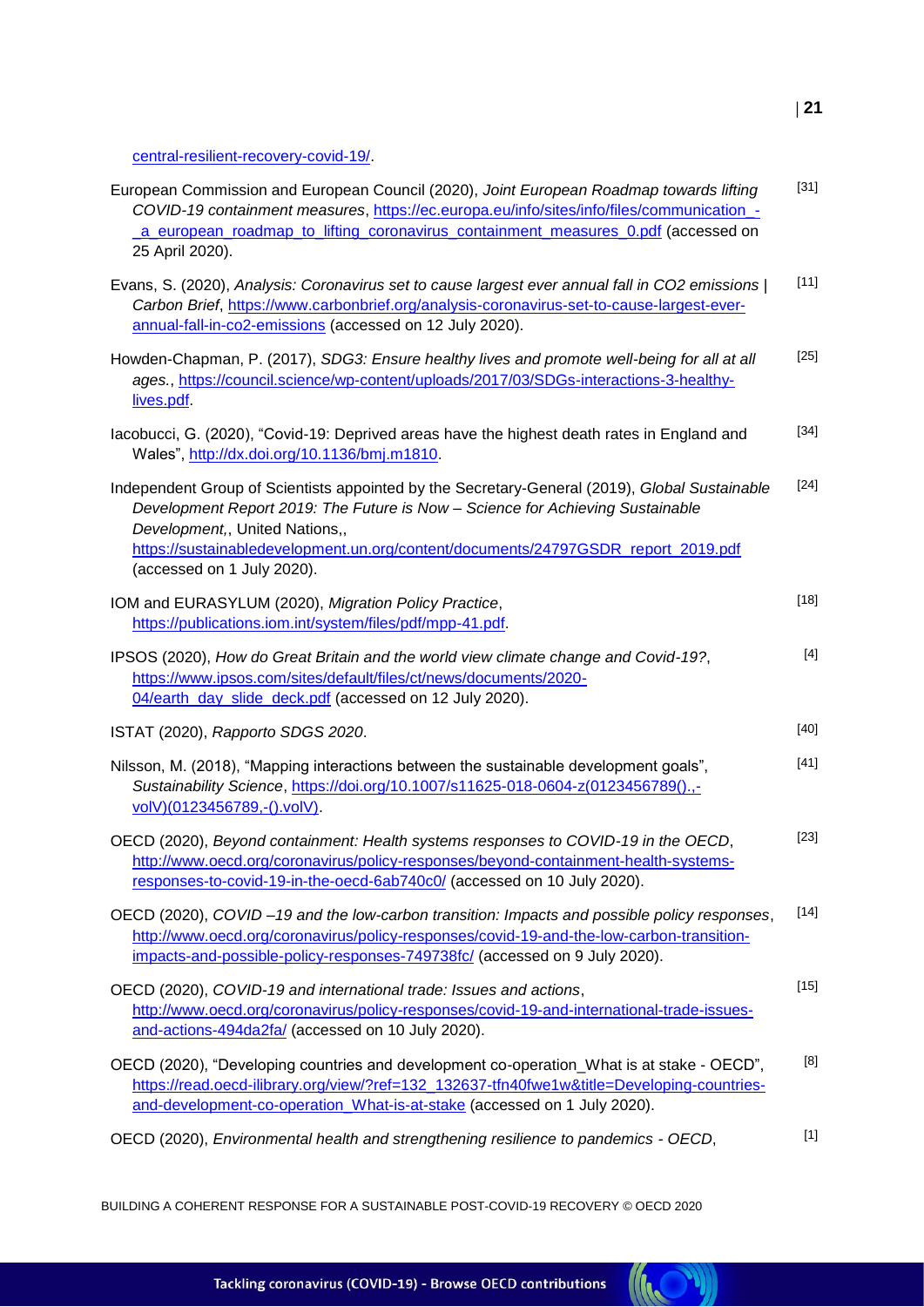https://read.oecd-ilibrary.org/view/?ref=129\_129937-jm4ul2jun9&title=Environmental-healthand-strengthening-resilience-to-pandemics (accessed on 9 July 2020).

| OECD (2020), Initial Budget and Public Management Responses to the Coronavirus (COVID-19)<br>Pandemic in OECD Countries, http://www.oecd.org/gov/budgeting/initial-budget-and-public-<br>management-responses-to-covid19-in-oecd-countries.pdf.                                                                                             | $[27]$ |
|---------------------------------------------------------------------------------------------------------------------------------------------------------------------------------------------------------------------------------------------------------------------------------------------------------------------------------------------|--------|
| OECD (2020), OECD Economic Outlook June 2020, http://www.oecd.org/economic-outlook/june-<br>2020/#:~:text=Global%20economic%20activity%20falls%206,across%20the%20economy%2<br>0by%202021.                                                                                                                                                  | $[10]$ |
| OECD (2020), OECD Economic Outlook, Volume 2020 Issue 1,<br>https://doi.org/10.1787/0d1d1e2e-en.                                                                                                                                                                                                                                            | [6]    |
| OECD (2020), OECD Employment Outlook 2020: Worker Security and the COVID-19 Crisis,<br>OECD Publishing, Paris, https://dx.doi.org/10.1787/1686c758-en.                                                                                                                                                                                      | $[7]$  |
| OECD (2020), "Public Administration: Responding to the COVID-19 Pandemic",<br>http://www.sigmaweb.org/publications/SIGMA-mapping-public-administration-response-EU-<br>members-coronavirus-COVID19.pdf (accessed on 2 July 2020).                                                                                                           | $[20]$ |
| OECD (2020), Public Integrity for an effective COVID-19 response and recovery,<br>https://read.oecd-ilibrary.org/view/?ref=129_129931-ygq2xb8qax&title=Public-Integrity-for-an-<br>Effective-COVID-19-Response-and-Recovery.                                                                                                                | $[29]$ |
| OECD (2020), The territorial impact of COVID-19: Managing the crisis across levels of<br>government.                                                                                                                                                                                                                                        | $[32]$ |
| OECD (2020), Youth and COVID-19: Response, Recovery and Resilience,<br>http://www.oecd.org/coronavirus/policy-responses/covid-19-and-fiscal-relations-across-levels-<br>of-government-ab438b9f/http:/www.oecd.org/coronavirus/policy-responses/youth-and-covid-<br>19-response-recovery-and-resilience-c40e61c6/ (accessed on 9 July 2020). | $[36]$ |
| OECD (2020), Youth-and-COVID-19-Response-Recovery-and-Resilience - OECD, OECD<br>Publishing, Paris, https://read.oecd-ilibrary.org/view/?ref=134_134356-<br>ud5kox3q26&title=Youth-and-COVID-19-Response-Recovery-and-Resilience (accessed on<br>6 July 2020).                                                                              | $[22]$ |
| OECD (2019), Governance as an SDG Accelerator: Country Experiences and Tools,<br>https://doi.org/10.1787/0666b085-en.                                                                                                                                                                                                                       | $[26]$ |
| OECD (2019), Policy Coherence for Sustainable Development 2019: Empowering People and<br>Ensuring Inclusiveness and Equality, OECD Publishing, Paris,<br>https://dx.doi.org/10.1787/a90f851f-en.                                                                                                                                            | $[35]$ |
| OECD (2019), Recent trends in International Migration of doctors, nurses, medical students.                                                                                                                                                                                                                                                 | $[38]$ |
| OECD (2019), Recommendation of the Council on Policy Coherence for Sustainable<br>Development, OECD/LEGAL/0381, https://legalinstruments.oecd.org/en/instruments/OECD-<br>LEGAL-0381 (accessed on 1 July 2020).                                                                                                                             | $[21]$ |
| OECD (2018), Good Jobs for All in a Changing World of Work: The OECD Jobs Strategy, OECD<br>Publishing, Paris, https://dx.doi.org/10.1787/9789264308817-en.                                                                                                                                                                                 | [44]   |
| OECD (2018), Ireland Policy coherence for sustainable development Country Profiles,                                                                                                                                                                                                                                                         | $[39]$ |

BUILDING A COHERENT RESPONSE FOR A SUSTAINABLE POST-COVID-19 RECOVERY © OECD 2020



**22**

Tackling coronavirus (COVID-19) - Browse OECD contributions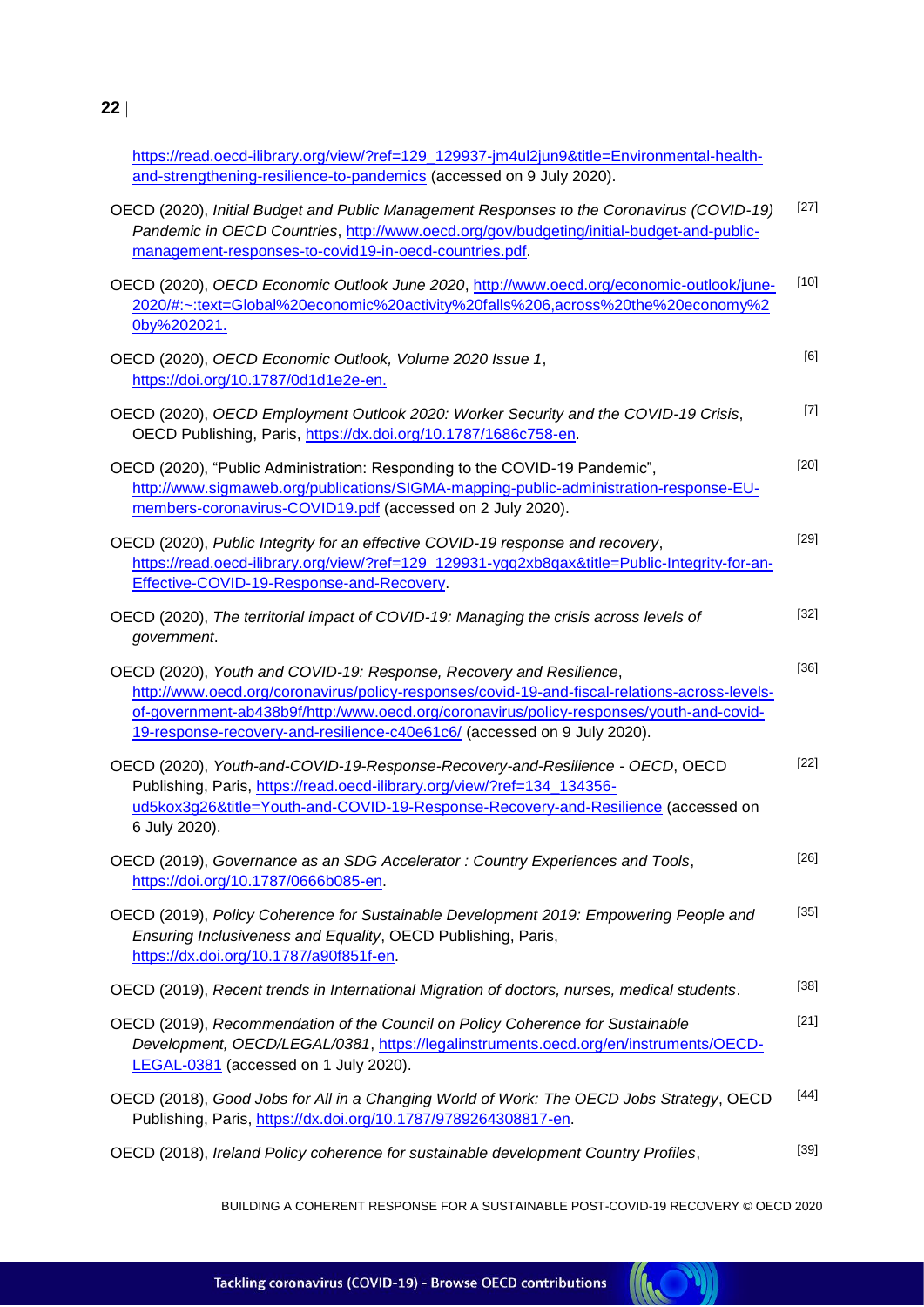https://www.oecd.org/governance/pcsd/Country%20Profile%20Ireland.pdf.

| OECD (2018), Policy Coherence for Sustainable Development 2018: Towards Sustainable and<br>Resilient Societies, OECD Publishing, Paris, https://dx.doi.org/10.1787/9789264301061-en.                                                                                   | $[37]$ |
|------------------------------------------------------------------------------------------------------------------------------------------------------------------------------------------------------------------------------------------------------------------------|--------|
| OECD (2017), OECD Framework to Promote the Strategic Use of Public Procurement,<br>https://www.oecd-ilibrary.org/governance/public-procurement-for-innovation/oecd-framework-<br>to-promote-the-strategic-use-of-public-procurement-for-innovation_9789264265820-6-en. | [30]   |
| OECD (2015), Principles of budgetary governance,<br>http://www.oecd.org/gov/budgeting/principles-budgetary-governance.htm.                                                                                                                                             | $[28]$ |
| OECD (2014), "The crisis and its aftermath: A stress test for societies and for social policies", in<br>Society at a Glance 2014: OECD Social Indicators, OECD Publishing, Paris,<br>https://dx.doi.org/10.1787/soc_glance-2014-5-en.                                  | $[45]$ |
| OECD (2010), OECD Employment Outlook 2010: Moving beyond the Jobs Crisis, OECD<br>Publishing, Paris, https://dx.doi.org/10.1787/empl_outlook-2010-en.                                                                                                                  | $[43]$ |
| OECD (forthcoming), Building resilience from the centre: the role of the Centres of Government<br>in the COVID-19 crisis.                                                                                                                                              | $[19]$ |
| Romano, O. (2020), Resilient people and places: Why cities should embrace the circular<br>economy to shape our post-COVID-19 future.                                                                                                                                   | $[3]$  |
| SDSN (2016), Getting Started with the SDGs in Cities: A Guide for Stakeholders.                                                                                                                                                                                        | $[33]$ |
| Siwisa, S. (2020), The impact of coronavirus on Sub-Saharan Africa   Development Matters,<br>https://oecd-development-matters.org/2020/04/22/the-impact-of-coronavirus-on-sub-saharan-<br>africa/ (accessed on 12 July 2020).                                          | $[5]$  |
| Soria Morales, E. and C. Lindberg (2017), Tracking progress on policy coherence for sustainable<br>development at the national level: what and how to measure?,<br>http://www.oecd.org/gov/pcsd/Coherence%20for%20Development_Issue_9.pdf.                             | $[42]$ |
| U.S. Energy Information Administration (2020), Short-term energy outlook,<br>https://www.eia.gov/outlooks/steo/                                                                                                                                                        | $[46]$ |
| UN (2020), The Sustainable Development Goals Report 2020.                                                                                                                                                                                                              | $[9]$  |
| UNEP (2019), Emission Cut report, https://www.unenvironment.org/resources/emissions-gap-<br>report- $2019$                                                                                                                                                             | $[12]$ |
| UNGA (2015), A/70/L.1: Transforming our world: the 2030 Agenda for Sustainable Development,<br>http://www.un.org/ga/search/view doc.asp?symbol=A/RES/70/1⟪=E.                                                                                                          | $[2]$  |
| WHO (2020), "Overview of Public Health and Social Measures in the context of COVID-19.<br>Interim Guidance", https://www.who.int/publications/i/item/overview-of-public-health-and-<br>social-measures-in-the-context-of-covid-19 (accessed on 12 July 2020).          | $[17]$ |

BUILDING A COHERENT RESPONSE FOR A SUSTAINABLE POST-COVID-19 RECOVERY © OECD 2020

**(INCT)**